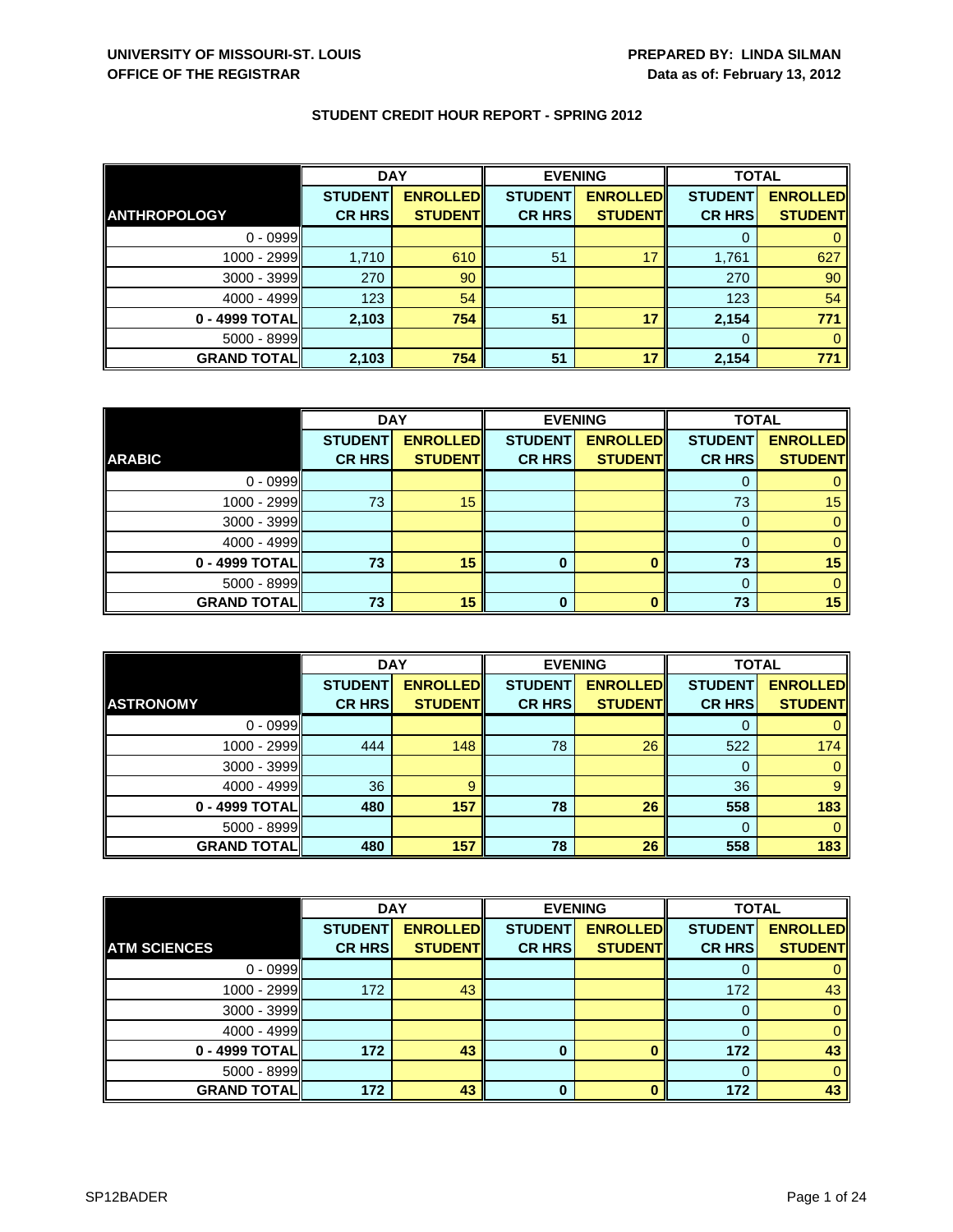|                    | <b>DAY</b>     |                 | <b>EVENING</b> |                 | <b>TOTAL</b>   |                 |
|--------------------|----------------|-----------------|----------------|-----------------|----------------|-----------------|
|                    | <b>STUDENT</b> | <b>ENROLLED</b> | <b>STUDENT</b> | <b>ENROLLED</b> | <b>STUDENT</b> | <b>ENROLLED</b> |
| <b>BIOLOGY</b>     | <b>CR HRS</b>  | <b>STUDENT</b>  | <b>CR HRS</b>  | <b>STUDENT</b>  | <b>CR HRS</b>  | <b>STUDENT</b>  |
| $0 - 0999$         |                |                 |                |                 |                |                 |
| 1000 - 2999II      | 2,683          | 801             | 537            | 158             | 3,220          | 959             |
| $3000 - 3999$      | 558            | 199             | 86             | 31              | 644            | 230             |
| $4000 - 4999$      | 724            | 259             | 28             | 11              | 752            | 270             |
| 0 - 4999 TOTAL     | 3,965          | 1,259           | 651            | 200             | 4,616          | 1,459           |
| $5000 - 8999$      | 559            | 189             |                |                 | 559            | 189             |
| <b>GRAND TOTAL</b> | 4,524          | 1,448           | 651            | 200             | 5,175          | 1,648           |

|                    | <b>DAY</b>     |                 |                | <b>EVENING</b>  | <b>TOTAL</b>   |                 |
|--------------------|----------------|-----------------|----------------|-----------------|----------------|-----------------|
|                    | <b>STUDENT</b> | <b>ENROLLED</b> | <b>STUDENT</b> | <b>ENROLLED</b> | <b>STUDENT</b> | <b>ENROLLED</b> |
| <b>CHEMISTRY</b>   | <b>CR HRS</b>  | <b>STUDENT</b>  | <b>CR HRS</b>  | <b>STUDENT</b>  | <b>CR HRS</b>  | <b>STUDENT</b>  |
| $0 - 0999$         |                |                 |                |                 |                |                 |
| 1000 - 2999        | 1,572          | 385             | 585            | 173             | 2,157          | 558             |
| $3000 - 3999$      | 118            | 54              | 75             | 25              | 193            | 79              |
| $4000 - 4999$      | 96             | 44              | 214            | 73              | 310            | 117             |
| 0 - 4999 TOTAL     | 1,786          | 483             | 874            | 271             | 2,660          | 754             |
| $5000 - 8999$      | 380            | 177             |                |                 | 380            | 177             |
| <b>GRAND TOTAL</b> | 2,166          | 660             | 874            | 271             | 3,040          | 931             |

|                     | <b>DAY</b>                      |                                   |                                 | <b>EVENING</b>                    | <b>TOTAL</b>                    |                                   |
|---------------------|---------------------------------|-----------------------------------|---------------------------------|-----------------------------------|---------------------------------|-----------------------------------|
| <b>CHINESE</b>      | <b>STUDENT</b><br><b>CR HRS</b> | <b>ENROLLED</b><br><b>STUDENT</b> | <b>STUDENT</b><br><b>CR HRS</b> | <b>ENROLLED</b><br><b>STUDENT</b> | <b>STUDENT</b><br><b>CR HRS</b> | <b>ENROLLED</b><br><b>STUDENT</b> |
|                     |                                 |                                   |                                 |                                   |                                 |                                   |
| $0 - 0999$          |                                 |                                   |                                 |                                   | O                               | 0                                 |
| $1000 - 2999$       | 49                              | 15                                | 25                              | 5                                 | 74                              | 20                                |
| $3000 - 3999$       |                                 |                                   |                                 |                                   | 0                               | $\overline{0}$                    |
| $4000 - 4999$       |                                 |                                   |                                 |                                   | 0                               | $\mathbf{0}$                      |
| 0 - 4999 TOTAL      | 49                              | 15                                | 25                              | 5                                 | 74                              | 20                                |
| $5000 - 8999$       |                                 |                                   |                                 |                                   | 0                               | $\mathbf{0}$                      |
| <b>GRAND TOTALI</b> | 49                              | 15                                | 25                              | 5                                 | 74                              | 20                                |

|                         | <b>DAY</b>     |                 | <b>EVENING</b> |                 | <b>TOTAL</b>   |                 |
|-------------------------|----------------|-----------------|----------------|-----------------|----------------|-----------------|
|                         | <b>STUDENT</b> | <b>ENROLLED</b> | <b>STUDENT</b> | <b>ENROLLED</b> | <b>STUDENT</b> | <b>ENROLLED</b> |
| <b>COMPUTER SCIENCE</b> | <b>CR HRS</b>  | <b>STUDENT</b>  | <b>CR HRS</b>  | <b>STUDENT</b>  | <b>CR HRS</b>  | <b>STUDENT</b>  |
| $0 - 0999$              |                |                 |                |                 | 0              | $\mathbf{0}$    |
| 1000 - 2999             | 576            | 192             | 216            | 72              | 792            | 264             |
| $3000 - 3999$           | 138            | 46              |                |                 | 138            | 46              |
| $4000 - 4999$           | 183            | 61              | 135            | 45              | 318            | 106             |
| 0 - 4999 TOTAL          | 897            | 299             | 351            | 117             | 1,248          | 416             |
| $5000 - 8999$           | 155            | 52              |                |                 | 155            | 52              |
| <b>GRAND TOTAL</b>      | 1,052          | 351             | 351            | 117             | 1,403          | 468             |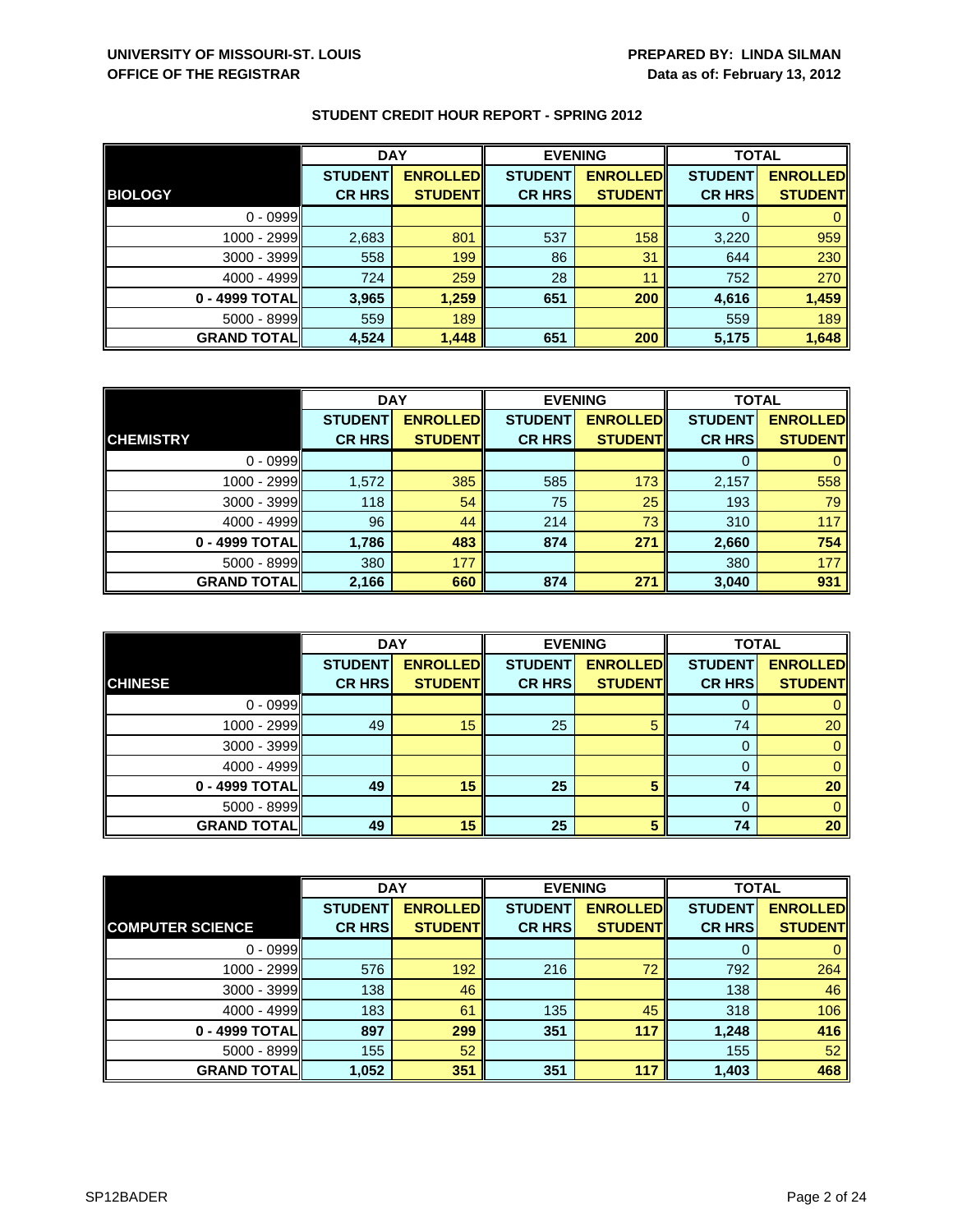|                         | <b>DAY</b>     |                 | <b>EVENING</b> |                 | <b>TOTAL</b>   |                 |
|-------------------------|----------------|-----------------|----------------|-----------------|----------------|-----------------|
|                         | <b>STUDENT</b> | <b>ENROLLED</b> | <b>STUDENT</b> | <b>ENROLLED</b> | <b>STUDENT</b> | <b>ENROLLED</b> |
| <b>CRIMINAL JUSTICE</b> | <b>CR HRS</b>  | <b>STUDENT</b>  | <b>CR HRS</b>  | <b>STUDENT</b>  | <b>CR HRS</b>  | <b>STUDENT</b>  |
| $0 - 0999$              |                |                 |                |                 |                |                 |
| 1000 - 2999             | 3,154          | 1,031           | 193            | 60              | 3,347          | 1,091           |
| 3000 - 3999             | 337            | 113             |                |                 | 337            | 113             |
| $4000 - 4999$           | 552            | 184             | 54             | 18              | 606            | 202             |
| 0 - 4999 TOTAL          | 4,043          | 1,328           | 247            | 78              | 4,290          | 1,406           |
| $5000 - 8999$           | 377            | 118             |                |                 | 377            | 118             |
| <b>GRAND TOTAL</b>      | 4,420          | 1,446           | 247            | 78              | 4,667          | 1,524           |

|                    | <b>DAY</b>     |                  |                | <b>EVENING</b>  | <b>TOTAL</b>   |                 |
|--------------------|----------------|------------------|----------------|-----------------|----------------|-----------------|
|                    | <b>STUDENT</b> | <b>ENROLLEDI</b> | <b>STUDENT</b> | <b>ENROLLED</b> | <b>STUDENT</b> | <b>ENROLLED</b> |
| <b>ECONOMICS</b>   | <b>CR HRS</b>  | <b>STUDENT</b>   | <b>CR HRS</b>  | <b>STUDENT</b>  | <b>CR HRS</b>  | <b>STUDENT</b>  |
| $0 - 0999$         |                |                  |                |                 |                |                 |
| 1000 - 2999        | 1,637          | 567              | 327            | 109             | 1,964          | 676             |
| $3000 - 3999$      | 402            | 134              |                |                 | 402            | 134             |
| $4000 - 4999$      | 161            | 48               | 105            | 35              | 266            | 83              |
| 0 - 4999 TOTAL     | 2,200          | 749              | 432            | 144             | 2,632          | 893             |
| $5000 - 8999$      | 108            | 36               |                |                 | 108            | 36              |
| <b>GRAND TOTAL</b> | 2,308          | 785              | 432            | 144             | 2,740          | 929             |

|                     | <b>DAY</b>     |                 |                 | <b>EVENING</b>  | <b>TOTAL</b>   |                 |
|---------------------|----------------|-----------------|-----------------|-----------------|----------------|-----------------|
|                     | <b>STUDENT</b> | <b>ENROLLED</b> | <b>STUDENT</b>  | <b>ENROLLED</b> | <b>STUDENT</b> | <b>ENROLLED</b> |
| <b>ENGLISH</b>      | <b>CR HRS</b>  | <b>STUDENT</b>  | <b>CR HRS</b>   | <b>STUDENT</b>  | <b>CR HRS</b>  | <b>STUDENT</b>  |
| $0 - 0999$          |                |                 |                 |                 | 0              | $\mathbf{0}$    |
| 1000 - 2999         | 1,500          | 500             | 102             | 34              | 1,602          | 534             |
| $3000 - 3999$       | 2,879          | 960             | 456             | 152             | 3,335          | 1,112           |
| $4000 - 4999$       | 875            | 292             | 72 <sup>°</sup> | 24              | 947            | 316             |
| 0 - 4999 TOTAL      | 5,254          | 1,752           | 630             | 210             | 5,884          | 1,962           |
| $5000 - 8999$       | 477            | 159             |                 |                 | 477            | 159             |
| <b>GRAND TOTALI</b> | 5,731          | 1,911           | 630             | 210             | 6,361          | 2,121           |

|                            | <b>DAY</b>     |                 |                | <b>EVENING</b>  | <b>TOTAL</b>   |                 |
|----------------------------|----------------|-----------------|----------------|-----------------|----------------|-----------------|
| <b>ENGLISH AS A SECOND</b> | <b>STUDENT</b> | <b>ENROLLED</b> | <b>STUDENT</b> | <b>ENROLLED</b> | <b>STUDENT</b> | <b>ENROLLED</b> |
| <b>LANGUAGE</b>            | <b>CR HRS</b>  | <b>STUDENT</b>  | <b>CR HRS</b>  | <b>STUDENT</b>  | <b>CR HRS</b>  | <b>STUDENT</b>  |
| $0 - 0999$                 |                |                 |                |                 | O              | 0               |
| 1000 - 2999                |                |                 |                |                 | 0              | $\mathbf{0}$    |
| $3000 - 3999$              | 72             | 24              |                |                 | 72             | 24              |
| $4000 - 4999$              | 420            | 140             |                |                 | 420            | 140             |
| 0 - 4999 TOTAL             | 492            | 164             | 0              |                 | 492            | 164             |
| $5000 - 8999$              | 12             | 6               |                |                 | 12             | 6               |
| <b>GRAND TOTAL</b>         | 504            | 170             | O              |                 | 504            | 170             |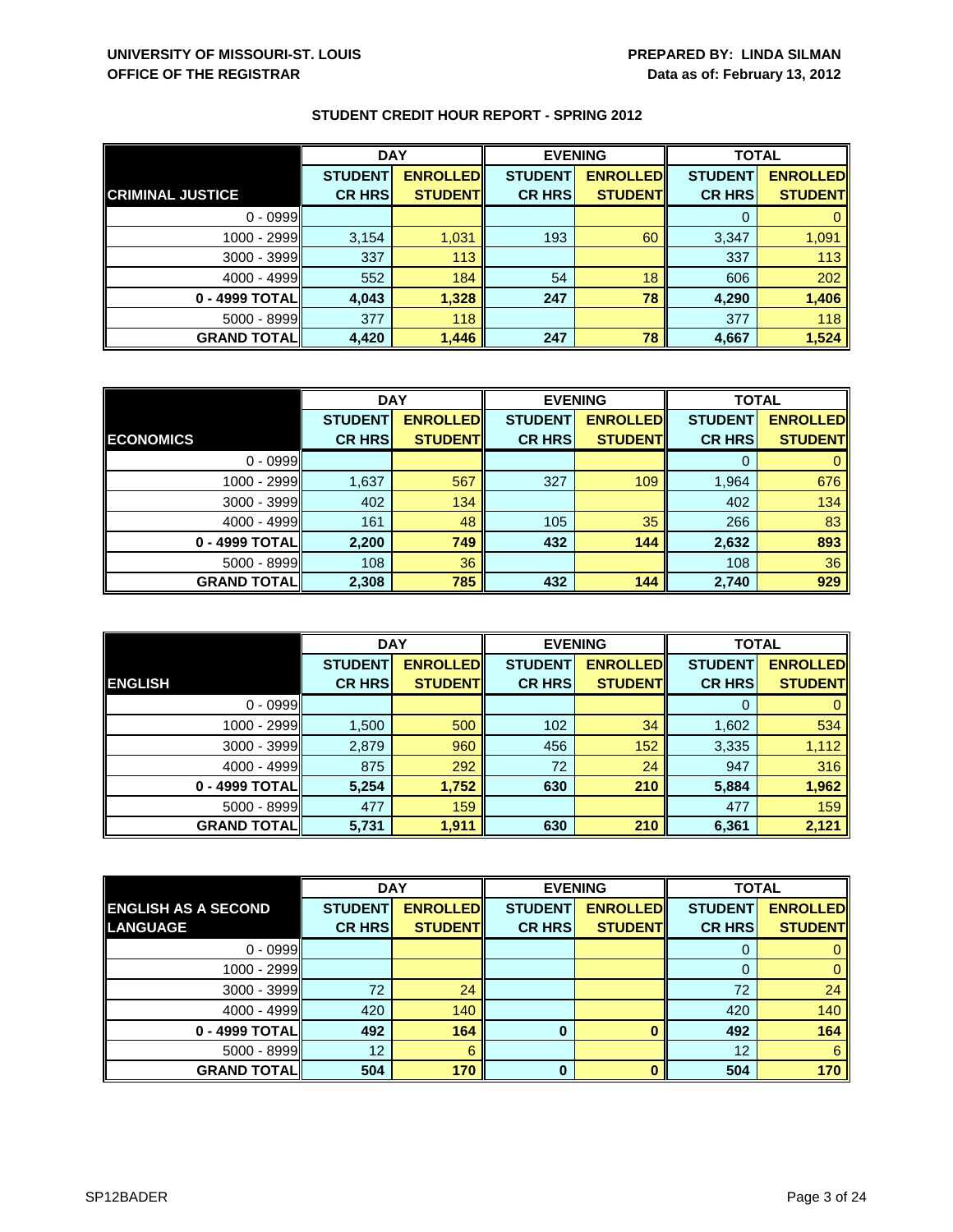|                         | <b>DAY</b>     |                 | <b>EVENING</b> |                 | <b>TOTAL</b>   |                 |
|-------------------------|----------------|-----------------|----------------|-----------------|----------------|-----------------|
|                         | <b>STUDENT</b> | <b>ENROLLED</b> | <b>STUDENT</b> | <b>ENROLLED</b> | <b>STUDENT</b> | <b>ENROLLED</b> |
| <b>FOREIGN LANGUAGE</b> | <b>CR HRS</b>  | <b>STUDENT</b>  | <b>CR HRS</b>  | <b>STUDENT</b>  | <b>CR HRS</b>  | <b>STUDENT</b>  |
| $0 - 0999$              |                |                 |                |                 |                |                 |
| 1000 - 2999             |                |                 |                |                 |                |                 |
| 3000 - 3999             |                |                 |                |                 |                |                 |
| $4000 - 4999$           |                |                 |                |                 |                |                 |
| 0 - 4999 TOTAL          |                |                 |                |                 |                |                 |
| $5000 - 8999$           |                |                 |                |                 |                |                 |
| <b>GRAND TOTAL</b>      |                |                 |                |                 |                |                 |

|                    | <b>DAY</b>     |                 | <b>EVENING</b> |                 | <b>TOTAL</b>   |                 |
|--------------------|----------------|-----------------|----------------|-----------------|----------------|-----------------|
|                    | <b>STUDENT</b> | <b>ENROLLED</b> | <b>STUDENT</b> | <b>ENROLLED</b> | <b>STUDENT</b> | <b>ENROLLED</b> |
| <b>FRENCH</b>      | <b>CR HRS</b>  | <b>STUDENT</b>  | <b>CR HRS</b>  | <b>STUDENT</b>  | <b>CR HRS</b>  | <b>STUDENT</b>  |
| $0 - 0999$         |                |                 |                |                 |                |                 |
| 1000 - 2999        | 551            | 127             |                |                 | 551            | 127             |
| 3000 - 3999        | 78             | 26              |                |                 | 78             | 26              |
| $4000 - 4999$      | 24             | 8               |                |                 | 24             | 8               |
| 0 - 4999 TOTAL     | 653            | 161             | 0              |                 | 653            | 161             |
| $5000 - 8999$      |                |                 |                |                 | 3              |                 |
| <b>GRAND TOTAL</b> | 656            | 162             | ŋ              |                 | 656            | 162             |

|                    | <b>DAY</b>                      |                                   | <b>EVENING</b>                  |                                   | <b>TOTAL</b>                    |                                   |
|--------------------|---------------------------------|-----------------------------------|---------------------------------|-----------------------------------|---------------------------------|-----------------------------------|
| <b>GEOGRAPHY</b>   | <b>STUDENT</b><br><b>CR HRS</b> | <b>ENROLLED</b><br><b>STUDENT</b> | <b>STUDENT</b><br><b>CR HRS</b> | <b>ENROLLED</b><br><b>STUDENT</b> | <b>STUDENT</b><br><b>CR HRS</b> | <b>ENROLLED</b><br><b>STUDENT</b> |
| $0 - 0999$         |                                 |                                   |                                 |                                   |                                 |                                   |
|                    |                                 |                                   |                                 |                                   | O                               |                                   |
| 1000 - 2999        |                                 |                                   |                                 |                                   |                                 |                                   |
| $3000 - 3999$      |                                 |                                   |                                 |                                   |                                 |                                   |
| $4000 - 4999$      |                                 |                                   |                                 |                                   | 0                               |                                   |
| 0 - 4999 TOTAL     |                                 |                                   |                                 | ∩                                 |                                 |                                   |
| $5000 - 8999$      |                                 |                                   |                                 |                                   |                                 |                                   |
| <b>GRAND TOTAL</b> |                                 |                                   | 0                               |                                   |                                 |                                   |

|                    | <b>DAY</b>     |                 | <b>EVENING</b> |                 | <b>TOTAL</b>   |                 |
|--------------------|----------------|-----------------|----------------|-----------------|----------------|-----------------|
|                    | <b>STUDENT</b> | <b>ENROLLED</b> | <b>STUDENT</b> | <b>ENROLLED</b> | <b>STUDENT</b> | <b>ENROLLED</b> |
| <b>GEOLOGY</b>     | <b>CR HRS</b>  | <b>STUDENT</b>  | <b>CR HRS</b>  | <b>STUDENT</b>  | <b>CR HRS</b>  | <b>STUDENT</b>  |
| $0 - 0999$         |                |                 |                |                 | 0              | $\mathbf{0}$    |
| 1000 - 2999        | 564            | 172             | 90             | 27              | 654            | 199             |
| $3000 - 3999$      |                |                 |                |                 | 0              | $\mathbf{0}$    |
| $4000 - 4999$      |                |                 |                |                 | 0              | $\mathbf{0}$    |
| 0 - 4999 TOTAL     | 564            | 172             | 90             | 27              | 654            | 199             |
| $5000 - 8999$      |                |                 |                |                 | $\Omega$       | $\mathbf{0}$    |
| <b>GRAND TOTAL</b> | 564            | 172             | 90             | 27              | 654            | 199             |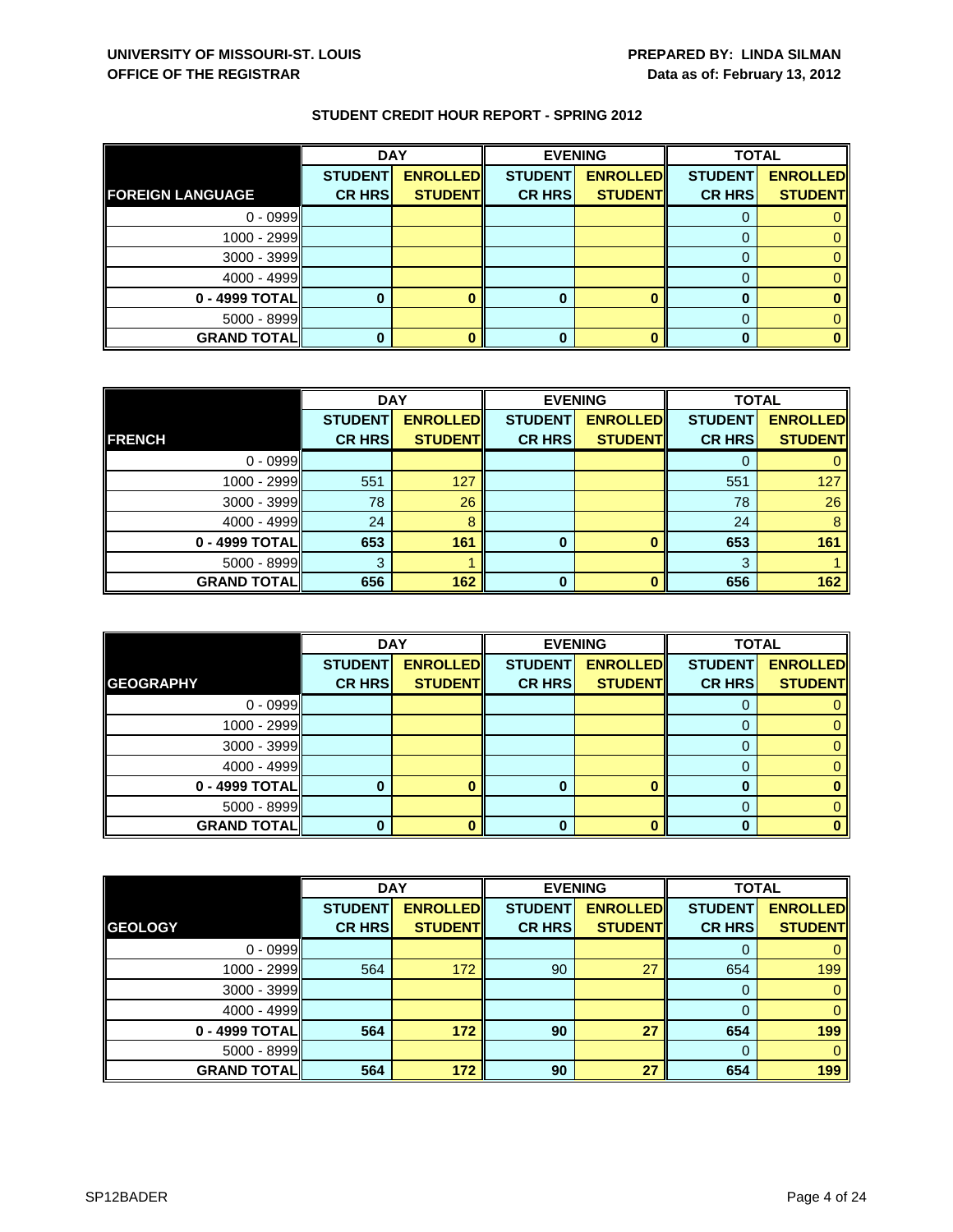|  | <b>STUDENT CREDIT HOUR REPORT - SPRING 2012</b> |
|--|-------------------------------------------------|
|--|-------------------------------------------------|

|                    | <b>DAY</b>     |                 | <b>EVENING</b> |                 | <b>TOTAL</b>   |                 |
|--------------------|----------------|-----------------|----------------|-----------------|----------------|-----------------|
|                    | <b>STUDENT</b> | <b>ENROLLED</b> | <b>STUDENT</b> | <b>ENROLLED</b> | <b>STUDENT</b> | <b>ENROLLED</b> |
| <b>GERMAN</b>      | <b>CR HRS</b>  | <b>STUDENT</b>  | <b>CR HRS</b>  | <b>STUDENT</b>  | <b>CR HRS</b>  | <b>STUDENT</b>  |
| $0 - 0999$         |                |                 |                |                 |                |                 |
| 1000 - 2999        | 227            | 57              |                |                 | 227            | 57              |
| 3000 - 3999        | 24             |                 |                |                 | 24             | 8               |
| $4000 - 4999$      |                |                 |                |                 |                |                 |
| 0 - 4999 TOTAL     | 251            | 65              | 0              |                 | 251            | 65              |
| 5000 - 8999        |                |                 |                |                 |                |                 |
| <b>GRAND TOTAL</b> | 251            | 65              | U              |                 | 251            | 65              |

|                     | <b>DAY</b>     |                 |                | <b>EVENING</b>  | <b>TOTAL</b>   |                 |
|---------------------|----------------|-----------------|----------------|-----------------|----------------|-----------------|
|                     | <b>STUDENT</b> | <b>ENROLLED</b> | <b>STUDENT</b> | <b>ENROLLED</b> | <b>STUDENT</b> | <b>ENROLLED</b> |
| <b>GERONTOLOGY</b>  | <b>CR HRS</b>  | <b>STUDENT</b>  | <b>CR HRS</b>  | <b>STUDENT</b>  | <b>CR HRS</b>  | <b>STUDENT</b>  |
| $0 - 0999$          |                |                 |                |                 | 0              | $\mathbf{0}$    |
| $1000 - 2999$       | 78             | 26              | 3              |                 | 81             | 27              |
| $3000 - 3999$       |                |                 |                |                 | 0              | $\mathbf{0}$    |
| $4000 - 4999$       |                |                 | 9              | З               | 9              | 3               |
| 0 - 4999 TOTAL      | 78             | 26              | 12             |                 | 90             | 30              |
| 5000 - 8999         | 105            | 35              |                |                 | 105            | 35              |
| <b>GRAND TOTALI</b> | 183            | 61              | 12             |                 | 195            | 65              |

|                             | <b>DAY</b>     |                 | <b>EVENING</b> |                 | <b>TOTAL</b>   |                 |
|-----------------------------|----------------|-----------------|----------------|-----------------|----------------|-----------------|
|                             | <b>STUDENT</b> | <b>ENROLLED</b> | <b>STUDENT</b> | <b>ENROLLED</b> | <b>STUDENT</b> | <b>ENROLLED</b> |
| <b>GREEK ANCIENT/MODERN</b> | <b>CR HRS</b>  | <b>STUDENT</b>  | <b>CR HRS</b>  | <b>STUDENT</b>  | <b>CR HRS</b>  | <b>STUDENT</b>  |
| $0 - 0999$                  |                |                 |                |                 | O              |                 |
| 1000 - 2999                 | 18             |                 |                |                 | 18             |                 |
| $3000 - 3999$               |                |                 |                |                 |                |                 |
| $4000 - 4999$               |                |                 |                |                 | 0              |                 |
| 0 - 4999 TOTAL              | 18             |                 |                | ∩               | 18             |                 |
| $5000 - 8999$               |                |                 |                |                 |                |                 |
| <b>GRAND TOTAL</b>          | 18             |                 | 0              |                 | 18             |                 |

|                    | <b>DAY</b>     |                 |                | <b>EVENING</b>  | <b>TOTAL</b>   |                 |
|--------------------|----------------|-----------------|----------------|-----------------|----------------|-----------------|
|                    | <b>STUDENT</b> | <b>ENROLLED</b> | <b>STUDENT</b> | <b>ENROLLED</b> | <b>STUDENT</b> | <b>ENROLLED</b> |
| <b>HISTORY</b>     | <b>CR HRS</b>  | <b>STUDENT</b>  | <b>CR HRS</b>  | <b>STUDENT</b>  | <b>CR HRS</b>  | <b>STUDENT</b>  |
| $0 - 0999$         |                |                 |                |                 | 0              | $\mathbf{0}$    |
| 1000 - 2999        | 2,066          | 682             | 162            | 48              | 2,228          | 730             |
| $3000 - 3999$      | 117            | 39              | 21             |                 | 138            | 46              |
| $4000 - 4999$      | 127            | 34              | 74             | 20              | 201            | 54              |
| 0 - 4999 TOTAL     | 2,310          | 755             | 257            | 75              | 2,567          | 830             |
| $5000 - 8999$      | 434            | 127             |                |                 | 434            | 127             |
| <b>GRAND TOTAL</b> | 2,744          | 882             | 257            | 75              | 3,001          | 957             |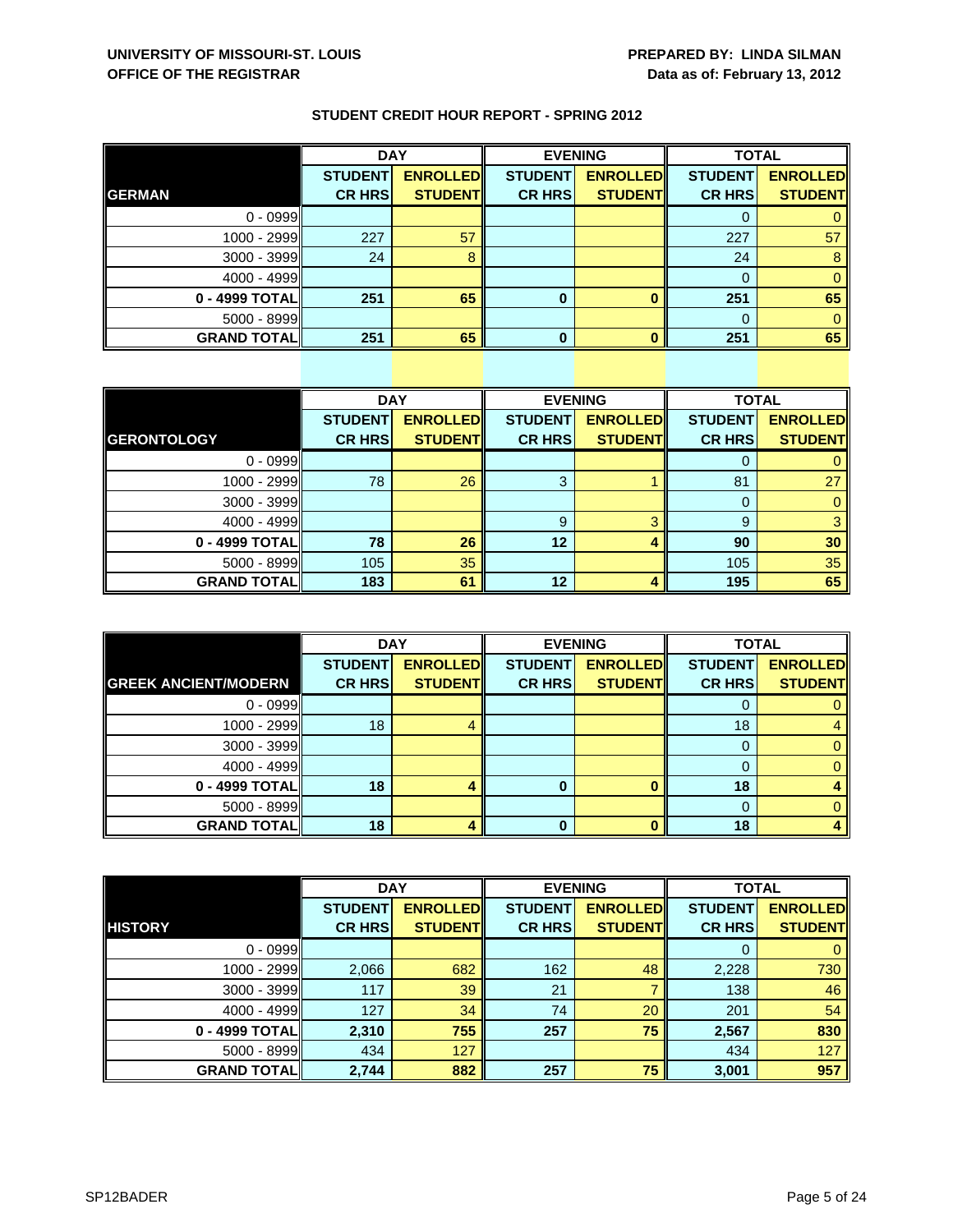|                    | <b>DAY</b>     |                 | <b>EVENING</b> |                 | <b>TOTAL</b>   |                 |
|--------------------|----------------|-----------------|----------------|-----------------|----------------|-----------------|
|                    | <b>STUDENT</b> | <b>ENROLLED</b> | <b>STUDENT</b> | <b>ENROLLED</b> | <b>STUDENT</b> | <b>ENROLLED</b> |
| <b>HONORS</b>      | <b>CR HRS</b>  | <b>STUDENT</b>  | <b>CR HRS</b>  | <b>STUDENT</b>  | <b>CR HRS</b>  | <b>STUDENT</b>  |
| $0 - 0999$         |                |                 |                |                 |                |                 |
| 1000 - 2999II      | 1,155          | 382             |                |                 | 1,155          | 382             |
| 3000 - 3999        | 543            | 181             |                |                 | 543            | 181             |
| $4000 - 4999$      | 123            | 72              |                |                 | 123            | 72              |
| 0 - 4999 TOTAL     | 1,821          | 635             | 0              |                 | 1,821          | 635             |
| 5000 - 8999        |                |                 |                |                 |                |                 |
| <b>GRAND TOTAL</b> | 1,821          | 635             | 0              |                 | 1,821          | 635             |

|                          | <b>DAY</b>     |                 | <b>EVENING</b> |                 | <b>TOTAL</b>   |                 |
|--------------------------|----------------|-----------------|----------------|-----------------|----------------|-----------------|
|                          | <b>STUDENT</b> | <b>ENROLLED</b> | <b>STUDENT</b> | <b>ENROLLED</b> | <b>STUDENT</b> | <b>ENROLLED</b> |
| <b>INTERDISCIPLINARY</b> | <b>CR HRS</b>  | <b>STUDENT</b>  | <b>CR HRS</b>  | <b>STUDENT</b>  | <b>CR HRS</b>  | <b>STUDENT</b>  |
| $0 - 0999$               |                |                 |                |                 |                |                 |
| $1000 - 2999$            | 167            | 77              |                |                 | 167            | 77              |
| $3000 - 3999$            |                |                 |                |                 | 0              | 0               |
| 4000 - 4999              |                |                 |                |                 | 0              | $\mathbf{0}$    |
| 0 - 4999 TOTAL           | 167            | 77              | 0              |                 | 167            | 77              |
| $5000 - 8999$            |                |                 |                |                 | 0              | 0               |
| <b>GRAND TOTAL</b>       | 167            | 77              | ŋ              |                 | 167            | 77 <sup>1</sup> |

|                    | <b>DAY</b>     |                 |                | <b>EVENING</b>  | <b>TOTAL</b>   |                 |
|--------------------|----------------|-----------------|----------------|-----------------|----------------|-----------------|
|                    | <b>STUDENT</b> | <b>ENROLLED</b> | <b>STUDENT</b> | <b>ENROLLED</b> | <b>STUDENT</b> | <b>ENROLLED</b> |
| <b>ITALIAN</b>     | <b>CR HRS</b>  | <b>STUDENT</b>  | <b>CR HRS</b>  | <b>STUDENT</b>  | <b>CR HRS</b>  | <b>STUDENT</b>  |
| $0 - 0999$         |                |                 |                |                 | O              |                 |
| $1000 - 2999$      |                |                 |                |                 |                |                 |
| $3000 - 3999$      |                |                 |                |                 |                |                 |
| $4000 - 4999$      |                |                 |                |                 | 0              |                 |
| 0 - 4999 TOTAL     |                |                 |                |                 |                |                 |
| $5000 - 8999$      |                |                 |                |                 |                |                 |
| <b>GRAND TOTAL</b> |                |                 | 0              |                 | 0              |                 |

|                    | <b>DAY</b>     |                 | <b>EVENING</b> |                 | <b>TOTAL</b>   |                 |
|--------------------|----------------|-----------------|----------------|-----------------|----------------|-----------------|
|                    | <b>STUDENT</b> | <b>ENROLLED</b> | <b>STUDENT</b> | <b>ENROLLED</b> | <b>STUDENT</b> | <b>ENROLLED</b> |
| <b>JAPANESE</b>    | <b>CR HRS</b>  | <b>STUDENT</b>  | <b>CR HRS</b>  | <b>STUDENT</b>  | <b>CR HRS</b>  | <b>STUDENT</b>  |
| $0 - 0999$         |                |                 |                |                 | 0              | 0               |
| 1000 - 2999        | 136            | 28              |                |                 | 136            | 28              |
| $3000 - 3999$      | 31             | 11              |                |                 | 31             | 11              |
| $4000 - 4999$      | 15             | 5               |                |                 | 15             | 5               |
| $0 - 4999$ TOTAL   | 182            | 44              | $\bf{0}$       |                 | 182            | 44              |
| $5000 - 8999$      |                |                 |                |                 | $\Omega$       | $\mathbf{0}$    |
| <b>GRAND TOTAL</b> | 182            | 44              | O              |                 | 182            | 44              |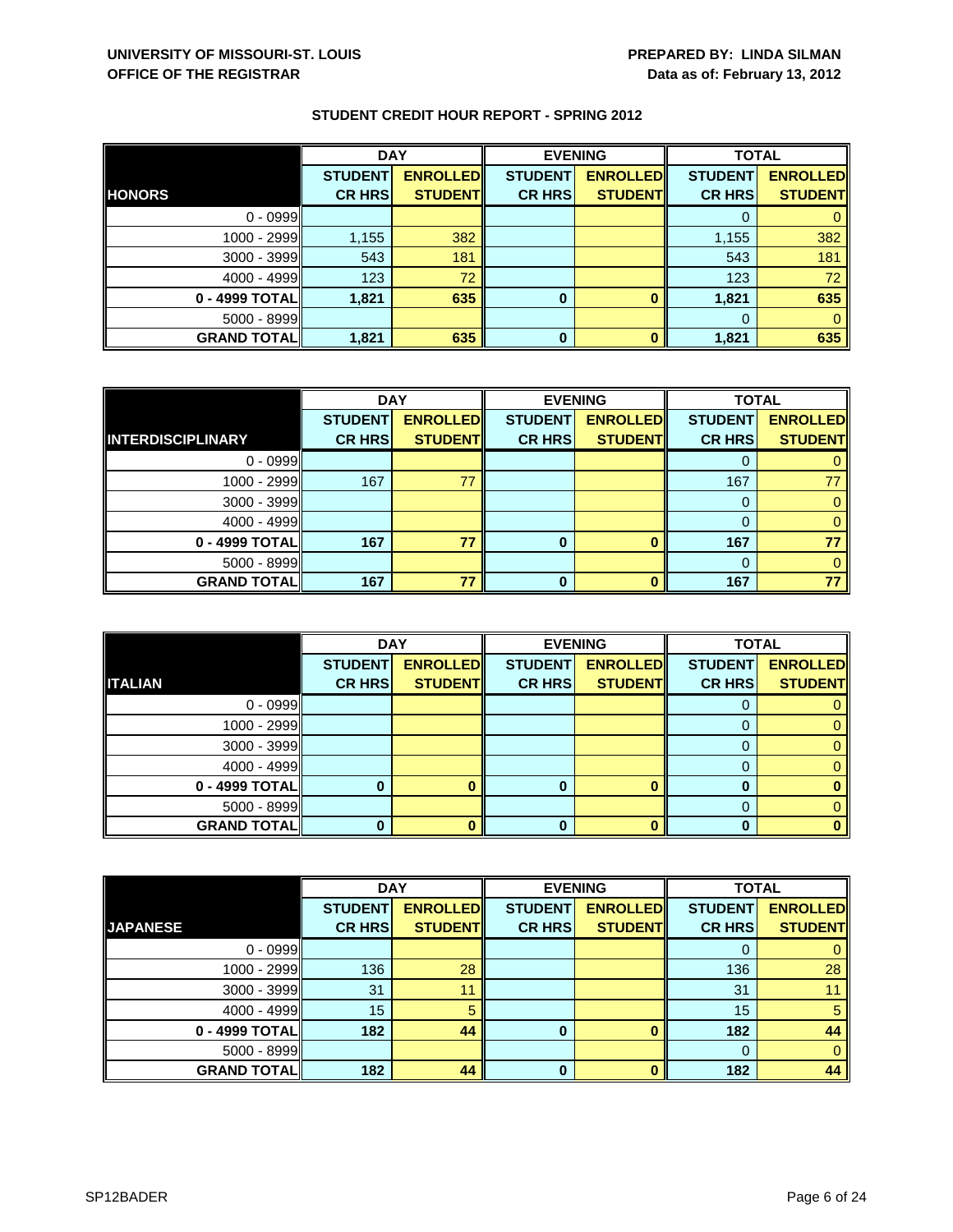|                    | <b>DAY</b>     |                 |                | <b>EVENING</b>  |                | <b>TOTAL</b>    |  |
|--------------------|----------------|-----------------|----------------|-----------------|----------------|-----------------|--|
|                    | <b>STUDENT</b> | <b>ENROLLED</b> | <b>STUDENT</b> | <b>ENROLLED</b> | <b>STUDENT</b> | <b>ENROLLED</b> |  |
| <b>LATIN</b>       | <b>CR HRS</b>  | <b>STUDENT</b>  | <b>CR HRS</b>  | <b>STUDENT</b>  | <b>CR HRS</b>  | <b>STUDENT</b>  |  |
| $0 - 0999$         |                |                 |                |                 |                |                 |  |
| 1000 - 2999        | 69             | 15              |                |                 | 69             | 15 <sup>°</sup> |  |
| 3000 - 3999        |                |                 |                |                 |                |                 |  |
| $4000 - 4999$      |                |                 |                |                 |                |                 |  |
| 0 - 4999 TOTAL     | 69             | 15              | 0              |                 | 69             | 15              |  |
| $5000 - 8999$      |                |                 |                |                 |                |                 |  |
| <b>GRAND TOTAL</b> | 69             | 15              | 0              |                 | 69             | 15              |  |

|                     | <b>DAY</b>     |                 | <b>EVENING</b> |                 | <b>TOTAL</b>   |                 |
|---------------------|----------------|-----------------|----------------|-----------------|----------------|-----------------|
|                     | <b>STUDENT</b> | <b>ENROLLED</b> | <b>STUDENT</b> | <b>ENROLLED</b> | <b>STUDENT</b> | <b>ENROLLED</b> |
| <b>IMATHEMATICS</b> | <b>CR HRS</b>  | <b>STUDENT</b>  | <b>CR HRS</b>  | <b>STUDENT</b>  | <b>CR HRS</b>  | <b>STUDENT</b>  |
| $0 - 0999$          | 159            | 53              | 33             | 11              | 192            | 64              |
| 1000 - 2999         | 4,608          | 1,435           | 1,452          | 442             | 6,060          | 1,877           |
| 3000 - 3999         | 107            | 37              |                |                 | 107            | 37              |
| $4000 - 4999$       | 195            | 65              | 129            | 43              | 324            | 108             |
| 0 - 4999 TOTAL      | 5,069          | 1,590           | 1,614          | 496             | 6,683          | 2,086           |
| 5000 - 8999         | 88             | 32              |                |                 | 88             | 32              |
| <b>GRAND TOTAL</b>  | 5,157          | 1,622           | 1,614          | 496             | 6,771          | 2,118           |

|                    | <b>DAY</b>                      |                                    |                                 | <b>EVENING</b>                    | <b>TOTAL</b>                    |                                   |
|--------------------|---------------------------------|------------------------------------|---------------------------------|-----------------------------------|---------------------------------|-----------------------------------|
| <b>PHILOSOPHY</b>  | <b>STUDENT</b><br><b>CR HRS</b> | <b>ENROLLED</b><br><b>STUDENTI</b> | <b>STUDENT</b><br><b>CR HRS</b> | <b>ENROLLED</b><br><b>STUDENT</b> | <b>STUDENT</b><br><b>CR HRS</b> | <b>ENROLLED</b><br><b>STUDENT</b> |
| $0 - 0999$         |                                 |                                    |                                 |                                   | O                               |                                   |
| 1000 - 2999        | 2,610                           | 870                                | 171                             | 57                                | 2,781                           | 927                               |
| $3000 - 3999$      | 321                             | 107                                |                                 |                                   | 321                             | 107                               |
| $4000 - 4999$      | 219                             | 73                                 |                                 |                                   | 219                             | 73                                |
| 0 - 4999 TOTAL     | 3,150                           | 1,050                              | 171                             | 57                                | 3,321                           | 1,107                             |
| $5000 - 8999$      | 222                             | 74                                 |                                 |                                   | 222                             | 74                                |
| <b>GRAND TOTAL</b> | 3,372                           | 1,124                              | 171                             | 57                                | 3,543                           | 1,181                             |

|                    | <b>DAY</b>     |                 | <b>EVENING</b> |                 | <b>TOTAL</b>   |                 |
|--------------------|----------------|-----------------|----------------|-----------------|----------------|-----------------|
|                    | <b>STUDENT</b> | <b>ENROLLED</b> | <b>STUDENT</b> | <b>ENROLLED</b> | <b>STUDENT</b> | <b>ENROLLED</b> |
| <b>PHYSICS</b>     | <b>CR HRS</b>  | <b>STUDENT</b>  | <b>CR HRS</b>  | <b>STUDENT</b>  | <b>CR HRS</b>  | <b>STUDENT</b>  |
| $0 - 0999$         |                |                 |                |                 | 0              | $\mathbf{0}$    |
| 1000 - 2999        | 843            | 202             | 350            | 81              | 1,193          | 283             |
| 3000 - 3999        | 45             | 15              |                |                 | 45             | 15              |
| $4000 - 4999$      | 120            | 39              |                |                 | 120            | 39              |
| 0 - 4999 TOTAL     | 1,008          | 256             | 350            | 81              | 1,358          | 337             |
| 5000 - 8999        | 88             | 37              |                |                 | 88             | 37              |
| <b>GRAND TOTAL</b> | 1,096          | 293             | 350            | 81              | 1,446          | 374             |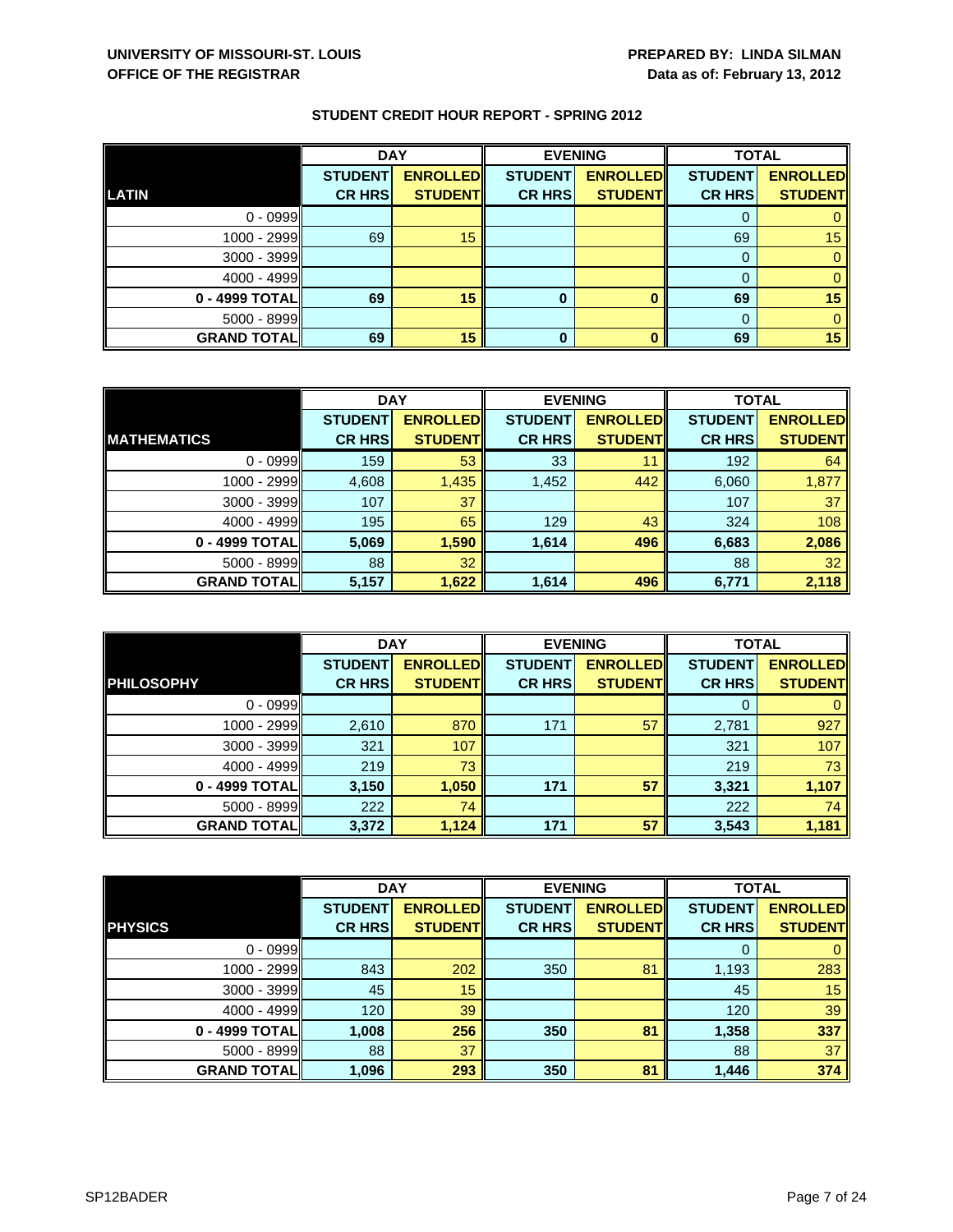|                          | <b>DAY</b>     |                 | <b>EVENING</b> |                 | <b>TOTAL</b>   |                 |
|--------------------------|----------------|-----------------|----------------|-----------------|----------------|-----------------|
|                          | <b>STUDENT</b> | <b>ENROLLED</b> | <b>STUDENT</b> | <b>ENROLLED</b> | <b>STUDENT</b> | <b>ENROLLED</b> |
| <b>POLITICAL SCIENCE</b> | <b>CR HRS</b>  | <b>STUDENT</b>  | <b>CR HRS</b>  | <b>STUDENT</b>  | <b>CR HRS</b>  | <b>STUDENT</b>  |
| $0 - 0999$               |                |                 |                |                 |                |                 |
| 1000 - 2999              | 1,047          | 349             | 168            | 56              | 1,215          | 405             |
| $3000 - 3999$            | 478            | 158             |                |                 | 478            | 158             |
| $4000 - 4999$            | 81             | 27              | 20             | 14              | 101            | 41              |
| 0 - 4999 TOTAL           | 1,606          | 534             | 188            | 70              | 1,794          | 604             |
| $5000 - 8999$            | 350            | 125             |                |                 | 350            | 125             |
| <b>GRAND TOTAL</b>       | 1,956          | 659             | 188            | 70              | 2,144          | 729             |

|                    | <b>DAY</b>     |                 |                | <b>EVENING</b>  | <b>TOTAL</b>   |                 |
|--------------------|----------------|-----------------|----------------|-----------------|----------------|-----------------|
|                    | <b>STUDENT</b> | <b>ENROLLED</b> | <b>STUDENT</b> | <b>ENROLLED</b> | <b>STUDENT</b> | <b>ENROLLED</b> |
| <b>PSYCHOLOGY</b>  | <b>CR HRS</b>  | <b>STUDENT</b>  | <b>CR HRS</b>  | <b>STUDENT</b>  | <b>CR HRS</b>  | <b>STUDENT</b>  |
| $0 - 0999$         |                |                 |                |                 |                |                 |
| 1000 - 2999        | 3,581          | 1,224           | 261            | 87              | 3,842          | 1,311           |
| $3000 - 3999$      | 834            | 285             | 96             | 32              | 930            | 317             |
| $4000 - 4999$      | 448            | 171             | 42             | 21              | 490            | 192             |
| 0 - 4999 TOTALI    | 4,863          | 1,680           | 399            | 140             | 5,262          | 1,820           |
| $5000 - 8999$      | 546            | 213             |                |                 | 546            | 213             |
| <b>GRAND TOTAL</b> | 5,409          | 1,893           | 399            | 140             | 5,808          | 2,033           |

|                     | <b>DAY</b>     |                 | <b>EVENING</b> |                 | <b>TOTAL</b>   |                 |
|---------------------|----------------|-----------------|----------------|-----------------|----------------|-----------------|
| <b>SCHOOL OF</b>    | <b>STUDENT</b> | <b>ENROLLED</b> | <b>STUDENT</b> | <b>ENROLLED</b> | <b>STUDENT</b> | <b>ENROLLED</b> |
| <b>SOCIAL WORK</b>  | <b>CR HRS</b>  | <b>STUDENT</b>  | <b>CR HRS</b>  | <b>STUDENT</b>  | <b>CR HRS</b>  | <b>STUDENT</b>  |
| $0 - 0999$          |                |                 |                |                 | 0              | $\mathbf{0}$    |
| 1000 - 2999         | 224            | 94              | 54             | 18              | 278            | 112             |
| $3000 - 3999$       | 564            | 188             | 123            | 41              | 687            | 229             |
| $4000 - 4999$       | 411            | 137             | 333            | 111             | 744            | 248             |
| 0 - 4999 TOTAL      | 1,199          | 419             | 510            | 170             | 1,709          | 589             |
| $5000 - 8999$       | 907            | 313             |                |                 | 907            | 313             |
| <b>GRAND TOTALI</b> | 2,106          | 732             | 510            | 170             | 2,616          | 902             |

|                    | <b>DAY</b>     |                 | <b>EVENING</b> |                 | <b>TOTAL</b>   |                 |
|--------------------|----------------|-----------------|----------------|-----------------|----------------|-----------------|
|                    | <b>STUDENT</b> | <b>ENROLLED</b> | <b>STUDENT</b> | <b>ENROLLED</b> | <b>STUDENT</b> | <b>ENROLLED</b> |
| <b>SOCIOLOGY</b>   | <b>CR HRS</b>  | <b>STUDENT</b>  | <b>CR HRS</b>  | <b>STUDENT</b>  | <b>CR HRS</b>  | <b>STUDENT</b>  |
| $0 - 0999$         |                |                 |                |                 | 0              | $\mathbf{0}$    |
| 1000 - 2999        | 654            | 218             |                |                 | 654            | 218             |
| 3000 - 3999        | 294            | 98              | 105            | 35              | 399            | 133             |
| $4000 - 4999$      | 187            | 63              | 24             | 8               | 211            | 71              |
| 0 - 4999 TOTAL     | 1,135          | 379             | 129            | 43              | 1,264          | 422             |
| 5000 - 8999        | 3              |                 |                |                 | 3              |                 |
| <b>GRAND TOTAL</b> | 1,138          | 380             | 129            | 43              | 1,267          | 423             |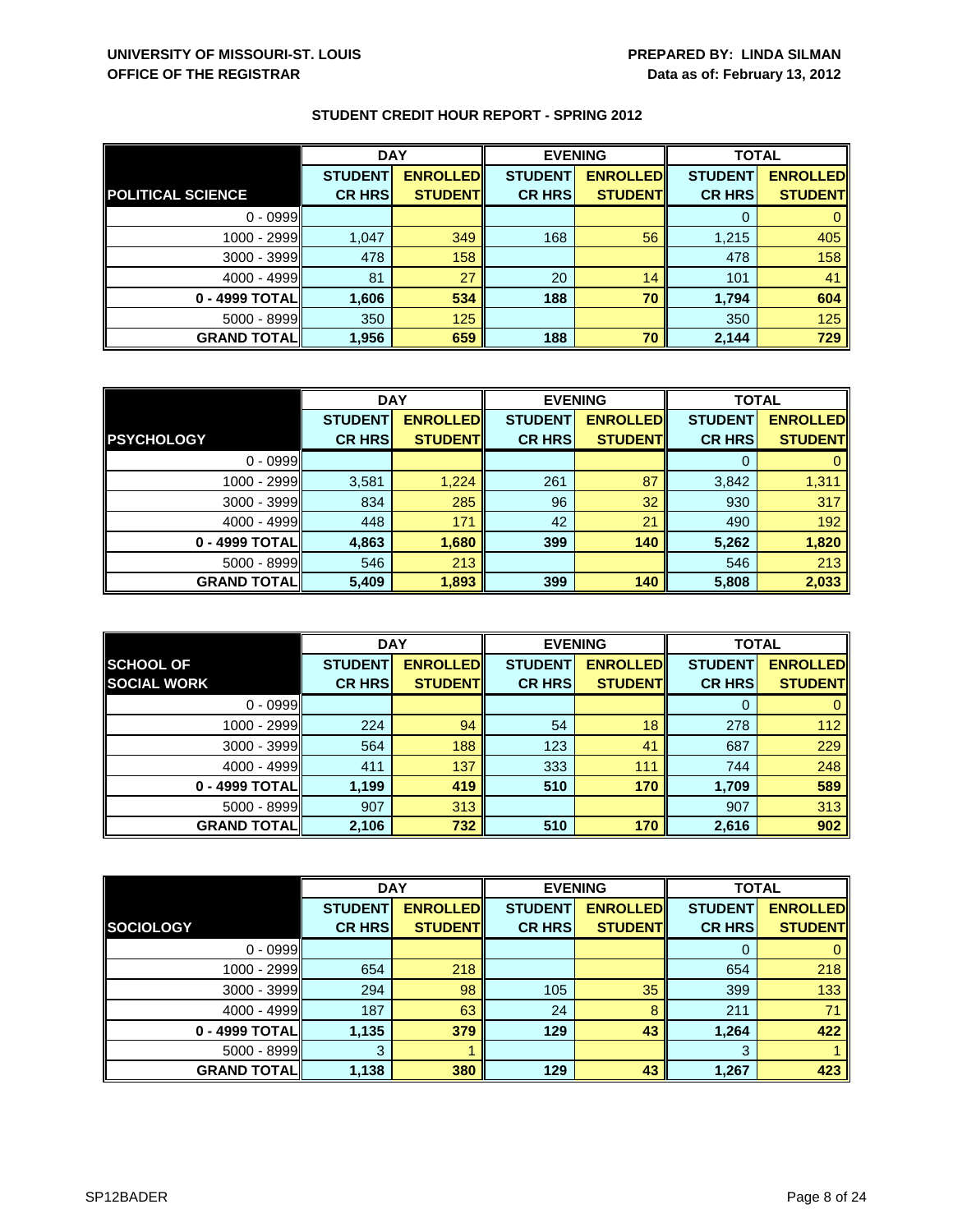|                    | <b>DAY</b>     |                 |                | <b>EVENING</b>  |                | <b>TOTAL</b>    |  |
|--------------------|----------------|-----------------|----------------|-----------------|----------------|-----------------|--|
|                    | <b>STUDENT</b> | <b>ENROLLED</b> | <b>STUDENT</b> | <b>ENROLLED</b> | <b>STUDENT</b> | <b>ENROLLED</b> |  |
| <b>SPANISH</b>     | <b>CR HRS</b>  | <b>STUDENT</b>  | <b>CR HRS</b>  | <b>STUDENT</b>  | <b>CR HRS</b>  | <b>STUDENT</b>  |  |
| $0 - 0999$         |                |                 |                |                 |                |                 |  |
| 1000 - 2999        | 1,529          | 383             | 45             | 9               | 1,574          | 392             |  |
| $3000 - 3999$      | 117            | 43              |                |                 | 117            | 43              |  |
| $4000 - 4999$      | 42             | 14              | 6              | ≘               | 48             | 16              |  |
| 0 - 4999 TOTAL     | 1,688          | 440             | 51             | 11              | 1,739          | 451             |  |
| $5000 - 8999$      | 57             | 19              |                |                 | 57             | 19              |  |
| <b>GRAND TOTAL</b> | 1,745          | 459             | 51             | 11              | 1,796          | 470             |  |

|                             | <b>DAY</b>     |                 | <b>EVENING</b> |                 | <b>TOTAL</b>   |                 |
|-----------------------------|----------------|-----------------|----------------|-----------------|----------------|-----------------|
| <b>WOMEN'S &amp; GENDER</b> | <b>STUDENT</b> | <b>ENROLLED</b> | <b>STUDENT</b> | <b>ENROLLED</b> | <b>STUDENT</b> | <b>ENROLLED</b> |
| <b>STUDIES</b>              | <b>CR HRS</b>  | <b>STUDENT</b>  | <b>CR HRS</b>  | <b>STUDENT</b>  | <b>CR HRS</b>  | <b>STUDENT</b>  |
| $0 - 0999$                  |                |                 |                |                 |                |                 |
| 1000 - 2999                 | 198            | 66              | 12             | 4               | 210            | 70              |
| $3000 - 3999$               | 15             |                 |                |                 | 15             | 5               |
| $4000 - 4999$               | 87             | 29              |                |                 | 87             | 29              |
| 0 - 4999 TOTAL              | 300            | 100             | 12             |                 | 312            | 104             |
| $5000 - 8999$               | 42             | 14              |                |                 | 42             | 14              |
| <b>GRAND TOTAL</b>          | 342            | 114             | 12             |                 | 354            | 118             |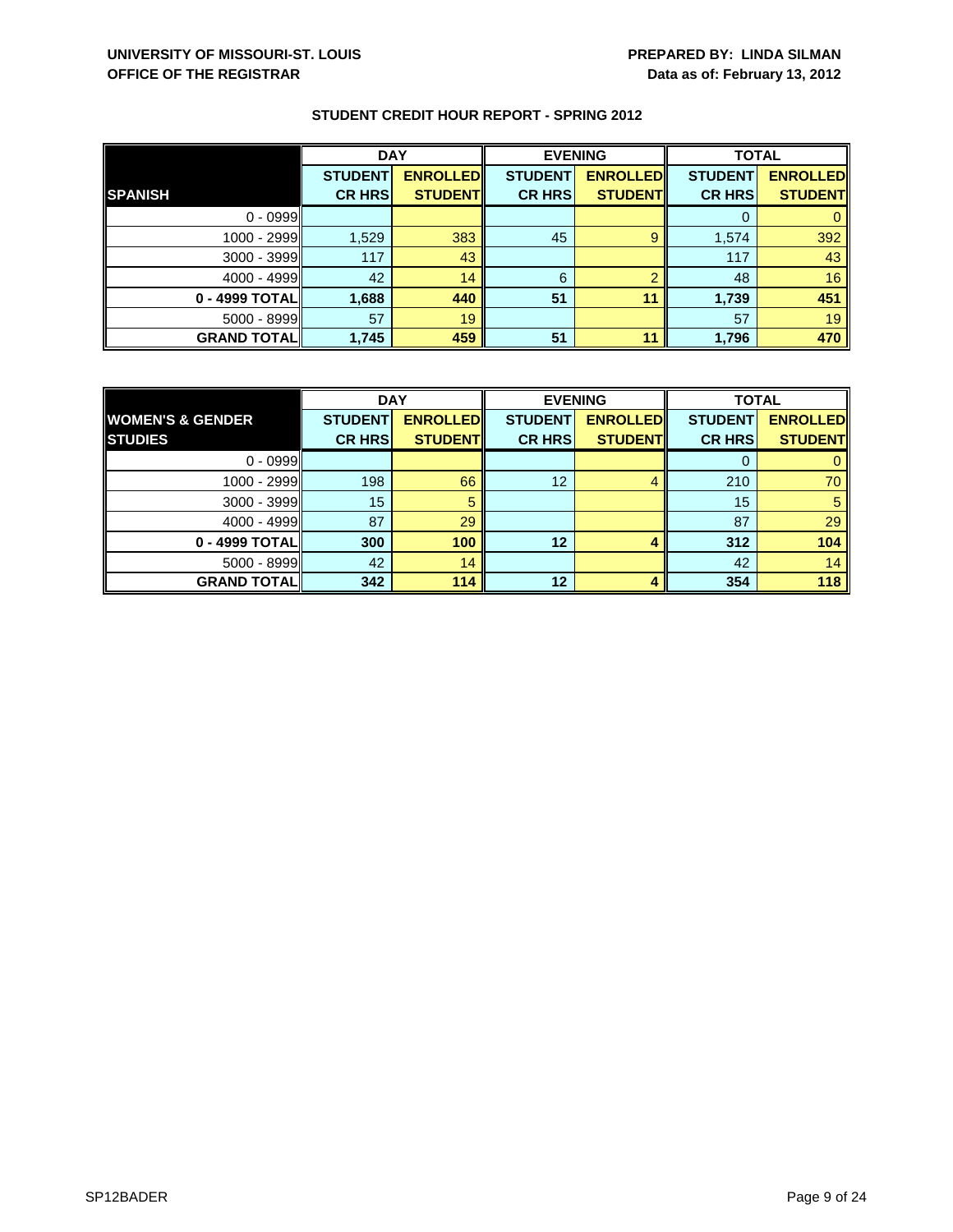|                      | <b>DAY</b>     |                 |                | <b>EVENING</b>  | <b>TOTAL</b>   |                 |
|----------------------|----------------|-----------------|----------------|-----------------|----------------|-----------------|
|                      | <b>STUDENT</b> | <b>ENROLLED</b> | <b>STUDENT</b> | <b>ENROLLED</b> | <b>STUDENT</b> | <b>ENROLLED</b> |
| <b>APPLIED MUSIC</b> | <b>CR HRS</b>  | <b>STUDENT</b>  | <b>CR HRS</b>  | <b>STUDENT</b>  | <b>CR HRS</b>  | <b>STUDENT</b>  |
| $0 - 0999$           |                |                 |                |                 |                |                 |
| $1000 - 2999$        | 58             | 58              |                |                 | 58             | 58              |
| $3000 - 3999$        | 41             | 41              |                |                 | 41             | 41              |
| $4000 - 4999$        | 18             |                 |                |                 | 18             |                 |
| $0 - 4999$ TOTAL     | 117            | 108             | 0              |                 | 117            | 108             |
| $5000 - 8999$        |                |                 |                |                 | $\Omega$       |                 |
| <b>GRAND TOTAL</b>   | 117            | 108             | 0              |                 | 117            | 108             |

|                      | <b>DAY</b>     |                 | <b>EVENING</b> |                 | <b>TOTAL</b>   |                 |
|----------------------|----------------|-----------------|----------------|-----------------|----------------|-----------------|
|                      | <b>STUDENT</b> | <b>ENROLLED</b> | <b>STUDENT</b> | <b>ENROLLED</b> | <b>STUDENT</b> | <b>ENROLLED</b> |
| <b>ART EDUCATION</b> | <b>CR HRS</b>  | <b>STUDENT</b>  | <b>CR HRS</b>  | <b>STUDENT</b>  | <b>CR HRS</b>  | <b>STUDENT</b>  |
| $0 - 0999$           |                |                 |                |                 |                |                 |
| 1000 - 2999          | 117            | 39              |                |                 | 117            | 39              |
| 3000 - 3999          | 33             | 11              |                |                 | 33             |                 |
| $4000 - 4999$        | 36             | 12              |                |                 | 36             | 12              |
| 0 - 4999 TOTAL       | 186            | 62              | 0              |                 | 186            | 62              |
| $5000 - 8999$        | 6              |                 |                |                 | 6              |                 |
| <b>GRAND TOTAL</b>   | 192            | 64              | ŋ              |                 | 192            | 64              |

|                    | <b>DAY</b>                      |                                    |                                 | <b>EVENING</b>                     | <b>TOTAL</b>                    |                                   |
|--------------------|---------------------------------|------------------------------------|---------------------------------|------------------------------------|---------------------------------|-----------------------------------|
| <b>ART HISTORY</b> | <b>STUDENT</b><br><b>CR HRS</b> | <b>ENROLLED</b><br><b>STUDENTI</b> | <b>STUDENT</b><br><b>CR HRS</b> | <b>ENROLLED</b><br><b>STUDENTI</b> | <b>STUDENT</b><br><b>CR HRS</b> | <b>ENROLLED</b><br><b>STUDENT</b> |
|                    |                                 |                                    |                                 |                                    |                                 |                                   |
| $0 - 0999$         |                                 |                                    |                                 |                                    | $\Omega$                        |                                   |
| 1000 - 2999        | 1,110                           | 370                                | 207                             | 69                                 | 1,317                           | 439                               |
| $3000 - 3999$      | 137                             | 46                                 | 48                              | 16                                 | 185                             | 62                                |
| $4000 - 4999$      | 54                              | 18                                 |                                 |                                    | 54                              | 18                                |
| 0 - 4999 TOTAL     | 1,301                           | 434                                | 255                             | 85                                 | 1,556                           | 519                               |
| $5000 - 8999$      |                                 |                                    |                                 |                                    | $\Omega$                        | 0                                 |
| <b>GRAND TOTAL</b> | 1,301                           | 434                                | 255                             | 85                                 | 1,556                           | 519                               |

|                      | <b>DAY</b>     |                 |                | <b>EVENING</b>  | <b>TOTAL</b>   |                 |
|----------------------|----------------|-----------------|----------------|-----------------|----------------|-----------------|
|                      | <b>STUDENT</b> | <b>ENROLLED</b> | <b>STUDENT</b> | <b>ENROLLED</b> | <b>STUDENT</b> | <b>ENROLLED</b> |
| <b>COMMUNICATION</b> | <b>CR HRS</b>  | <b>STUDENT</b>  | <b>CR HRS</b>  | <b>STUDENT</b>  | <b>CR HRS</b>  | <b>STUDENT</b>  |
| $0 - 0999$           |                |                 |                |                 | 0              | $\mathbf{0}$    |
| 1000 - 2999          | 1,896          | 632             | 102            | 34              | 1,998          | 666             |
| $3000 - 3999$        | 1,443          | 481             |                |                 | 1,443          | 481             |
| $4000 - 4999$        | 194            | 62              |                |                 | 194            | 62              |
| 0 - 4999 TOTAL       | 3,533          | 1,175           | 102            | 34              | 3,635          | 1,209           |
| $5000 - 8999$        | 135            | 39              |                |                 | 135            | 39              |
| <b>GRAND TOTAL</b>   | 3,668          | 1,214           | 102            | 34              | 3,770          | 1,248           |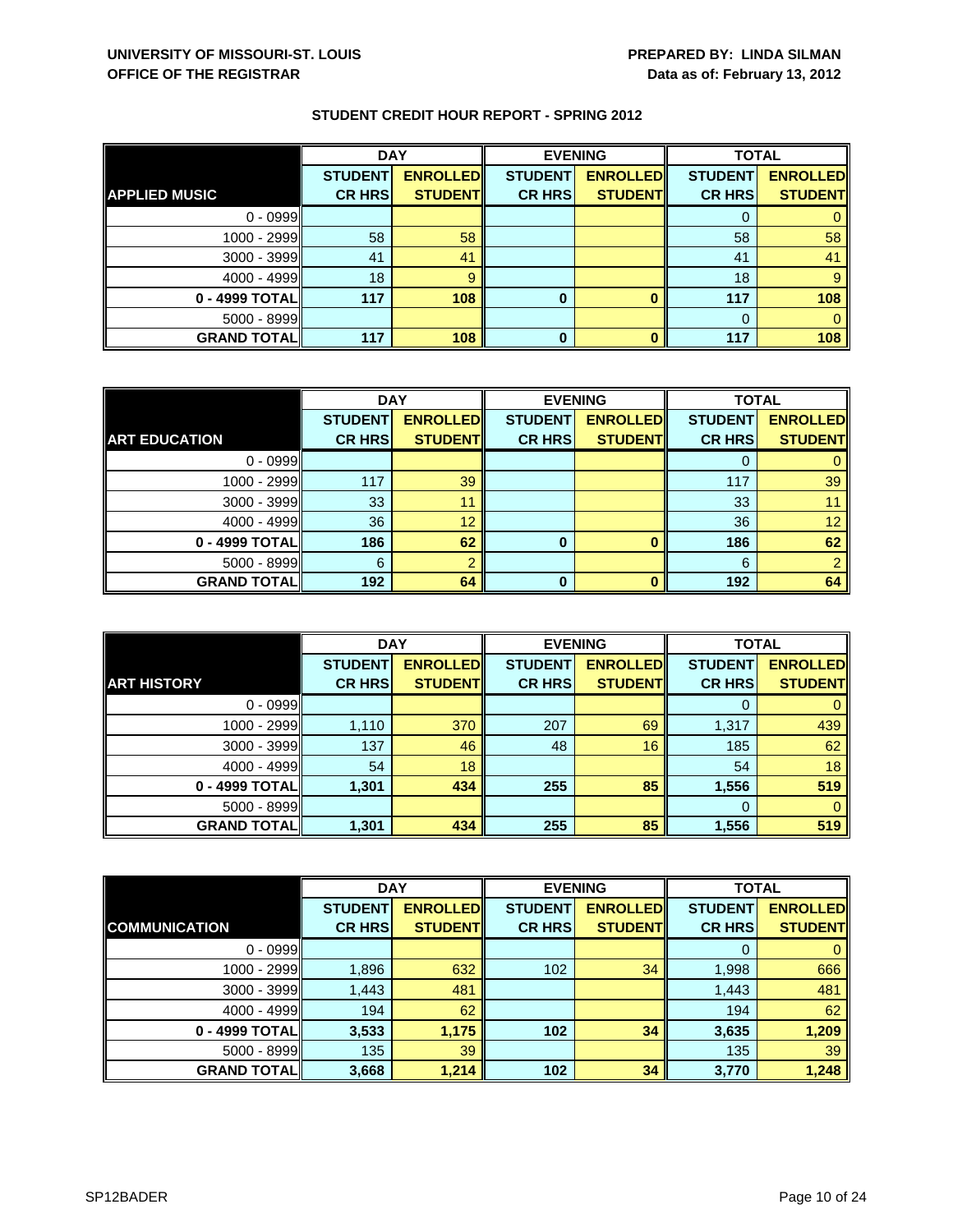|                     | <b>DAY</b>     |                 | <b>EVENING</b> |                 | <b>TOTAL</b>   |                 |
|---------------------|----------------|-----------------|----------------|-----------------|----------------|-----------------|
| <b>ENSEMBLE</b>     | <b>STUDENT</b> | <b>ENROLLED</b> | <b>STUDENT</b> | <b>ENROLLED</b> | <b>STUDENT</b> | <b>ENROLLED</b> |
| <b>PERFORMANCE</b>  | <b>CR HRS</b>  | <b>STUDENT</b>  | <b>CR HRS</b>  | <b>STUDENT</b>  | <b>CR HRS</b>  | <b>STUDENT</b>  |
| $0 - 0999$          |                |                 |                |                 |                |                 |
| 1000 - 2999         | 215            | 215             | 21             | 21              | 236            | 236             |
| $3000 - 3999$       |                |                 |                |                 |                |                 |
| $4000 - 4999$       |                |                 |                |                 |                |                 |
| 0 - 4999 TOTAL      | 222            | 222             | 21             | 21              | 243            | 243             |
| $5000 - 8999$       |                |                 |                |                 |                |                 |
| <b>GRAND TOTALI</b> | 222            | 222             | 21             | 21              | 243            | 243             |

|                      | <b>DAY</b>     |                 | <b>EVENING</b> |                 | <b>TOTAL</b>   |                 |
|----------------------|----------------|-----------------|----------------|-----------------|----------------|-----------------|
|                      | <b>STUDENT</b> | <b>ENROLLED</b> | <b>STUDENT</b> | <b>ENROLLED</b> | <b>STUDENT</b> | <b>ENROLLED</b> |
| <b>MEDIA STUDIES</b> | <b>CR HRS</b>  | <b>STUDENT</b>  | <b>CR HRS</b>  | <b>STUDENT</b>  | <b>CR HRS</b>  | <b>STUDENT</b>  |
| $0 - 0999$           |                |                 |                |                 | 0              | 0               |
| 1000 - 2999          | 823            | 275             | 120            | 40              | 943            | 315             |
| $3000 - 3999$        | 357            | 106             | 75             | 25              | 432            | 131             |
| 4000 - 4999          | 12             | 4               |                |                 | 12             | 4               |
| 0 - 4999 TOTAL       | 1,192          | 385             | 195            | 65              | 1,387          | 450             |
| $5000 - 8999$        |                |                 |                |                 | 0              | $\mathbf{0}$    |
| <b>GRAND TOTALI</b>  | 1,192          | 385             | 195            | 65              | 1,387          | 450             |

|                        | <b>DAY</b>                      |                                   | <b>EVENING</b>                  |                                   | <b>TOTAL</b>                    |                                   |
|------------------------|---------------------------------|-----------------------------------|---------------------------------|-----------------------------------|---------------------------------|-----------------------------------|
| <b>MUSIC EDUCATION</b> | <b>STUDENT</b><br><b>CR HRS</b> | <b>ENROLLED</b><br><b>STUDENT</b> | <b>STUDENT</b><br><b>CR HRS</b> | <b>ENROLLED</b><br><b>STUDENT</b> | <b>STUDENT</b><br><b>CR HRS</b> | <b>ENROLLED</b><br><b>STUDENT</b> |
|                        |                                 |                                   |                                 |                                   |                                 |                                   |
| $0 - 0999$             |                                 |                                   |                                 |                                   | O                               |                                   |
| 1000 - 2999            |                                 |                                   |                                 |                                   |                                 |                                   |
| 3000 - 3999            | 183                             | 75                                | 27                              | 9                                 | 210                             | 84                                |
| $4000 - 4999$          |                                 |                                   |                                 |                                   | 0                               | 0                                 |
| 0 - 4999 TOTAL         | 183                             | 75                                | 27                              | 9                                 | 210                             | 84                                |
| $5000 - 8999$          | 63                              | 21                                |                                 |                                   | 63                              | 21                                |
| <b>GRAND TOTALI</b>    | 246                             | 96                                | 27                              | 9                                 | 273                             | 105                               |

|                       | <b>DAY</b>     |                 |                | <b>EVENING</b>  |                | <b>TOTAL</b>    |  |
|-----------------------|----------------|-----------------|----------------|-----------------|----------------|-----------------|--|
|                       | <b>STUDENT</b> | <b>ENROLLED</b> | <b>STUDENT</b> | <b>ENROLLED</b> | <b>STUDENT</b> | <b>ENROLLED</b> |  |
| <b>IMUSIC HISTORY</b> | <b>CR HRS</b>  | <b>STUDENT</b>  | <b>CR HRS</b>  | <b>STUDENT</b>  | <b>CR HRS</b>  | <b>STUDENT</b>  |  |
| $0 - 0999$            |                |                 |                |                 | 0              | 0               |  |
| 1000 - 2999           | 681            | 227             |                |                 | 681            | 227             |  |
| $3000 - 3999$         |                |                 |                |                 | 0              | $\mathbf{0}$    |  |
| $4000 - 4999$         | 42             | 14              |                |                 | 42             | 14              |  |
| 0 - 4999 TOTAL        | 723            | 241             | $\bf{0}$       |                 | 723            | 241             |  |
| $5000 - 8999$         |                |                 |                |                 | $\Omega$       | $\Omega$        |  |
| <b>GRAND TOTAL</b>    | 723            | 241             | $\bf{0}$       |                 | 723            | 241             |  |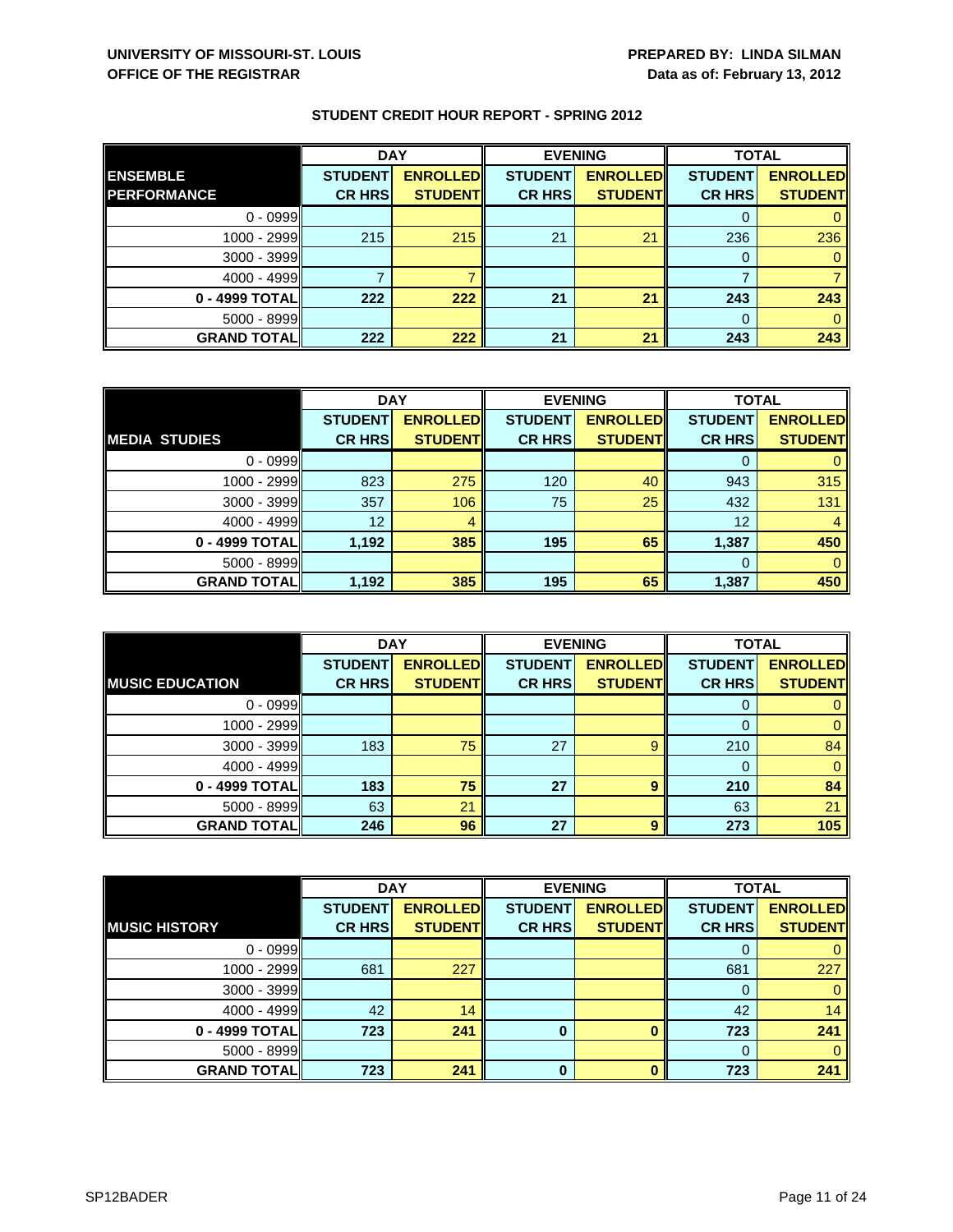|                    | <b>DAY</b>     |                 |                | <b>EVENING</b>  |                | <b>TOTAL</b>    |  |
|--------------------|----------------|-----------------|----------------|-----------------|----------------|-----------------|--|
|                    | <b>STUDENT</b> | <b>ENROLLED</b> | <b>STUDENT</b> | <b>ENROLLED</b> | <b>STUDENT</b> | <b>ENROLLED</b> |  |
| <b>PEDAGOGY</b>    | <b>CR HRS</b>  | <b>STUDENT</b>  | <b>CR HRS</b>  | <b>STUDENT</b>  | <b>CR HRS</b>  | <b>STUDENT</b>  |  |
| $0 - 0999$         |                |                 |                |                 |                |                 |  |
| $1000 - 2999$      | 60             | 30              |                |                 | 60             | 30              |  |
| $3000 - 3999$      |                |                 |                |                 | 0              |                 |  |
| $4000 - 4999$      |                |                 |                |                 |                |                 |  |
| $0 - 4999$ TOTAL   | 60             | 30              | 0              |                 | 60             | 30              |  |
| $5000 - 8999$      |                |                 |                |                 | $\Omega$       |                 |  |
| <b>GRAND TOTAL</b> | 60             | 30              | 0              |                 | 60             | 30              |  |

|                    | <b>DAY</b>     |                 |                | <b>EVENING</b>  | <b>TOTAL</b>   |                 |
|--------------------|----------------|-----------------|----------------|-----------------|----------------|-----------------|
|                    | <b>STUDENT</b> | <b>ENROLLED</b> | <b>STUDENT</b> | <b>ENROLLED</b> | <b>STUDENT</b> | <b>ENROLLED</b> |
| <b>PRACTICUM</b>   | <b>CR HRS</b>  | <b>STUDENT</b>  | <b>CR HRS</b>  | <b>STUDENT</b>  | <b>CR HRS</b>  | <b>STUDENT</b>  |
| $0 - 0999$         |                |                 |                |                 |                |                 |
| 1000 - 2999        | 107            | 86              |                |                 | 107            | 86              |
| 3000 - 3999        | 16             |                 |                |                 | 16             |                 |
| $4000 - 4999$      |                | વ               |                |                 | 4              |                 |
| 0 - 4999 TOTAL     | 127            | 96              | 0              |                 | 127            | 96              |
| $5000 - 8999$      |                |                 |                |                 |                |                 |
| <b>GRAND TOTAL</b> | 127            | 96              | ŋ              |                 | 127            | 96              |

|                     | <b>DAY</b>     |                 |                | <b>EVENING</b>  | <b>TOTAL</b>   |                 |
|---------------------|----------------|-----------------|----------------|-----------------|----------------|-----------------|
|                     | <b>STUDENT</b> | <b>ENROLLED</b> | <b>STUDENT</b> | <b>ENROLLED</b> | <b>STUDENT</b> | <b>ENROLLED</b> |
| <b>STUDIO ART</b>   | <b>CR HRS</b>  | <b>STUDENT</b>  | <b>CR HRS</b>  | <b>STUDENT</b>  | <b>CR HRS</b>  | <b>STUDENT</b>  |
| $0 - 0999$          |                |                 |                |                 | O              | 0               |
| 1000 - 2999         | 1,137          | 379             | 213            | 71              | 1,350          | 450             |
| $3000 - 3999$       | 318            | 106             | 24             | 8               | 342            | 114             |
| $4000 - 4999$       | 126            | 42              |                |                 | 126            | 42              |
| 0 - 4999 TOTAL      | 1,581          | 527             | 237            | 79              | 1,818          | 606             |
| $5000 - 8999$       |                |                 |                |                 | $\Omega$       | $\mathbf{0}$    |
| <b>GRAND TOTALI</b> | 1,581          | 527             | 237            | 79              | 1,818          | 606             |

|                    | <b>DAY</b>     |                 |                | <b>EVENING</b>  | <b>TOTAL</b>   |                 |
|--------------------|----------------|-----------------|----------------|-----------------|----------------|-----------------|
|                    | <b>STUDENT</b> | <b>ENROLLED</b> | <b>STUDENT</b> | <b>ENROLLED</b> | <b>STUDENT</b> | <b>ENROLLED</b> |
| <b>THEATRE</b>     | <b>CR HRS</b>  | <b>STUDENT</b>  | <b>CR HRS</b>  | <b>STUDENT</b>  | <b>CR HRS</b>  | <b>STUDENT</b>  |
| $0 - 0999$         |                |                 |                |                 |                |                 |
| $1000 - 2999$      |                |                 |                |                 |                | 0               |
| $3000 - 3999$      |                |                 |                |                 | O              | 0.              |
| $4000 - 4999$      |                |                 |                |                 |                |                 |
| $0 - 4999$ TOTAL   |                |                 |                |                 |                |                 |
| $5000 - 8999$      |                |                 |                |                 | 0              |                 |
| <b>GRAND TOTAL</b> |                |                 |                |                 | n              | o               |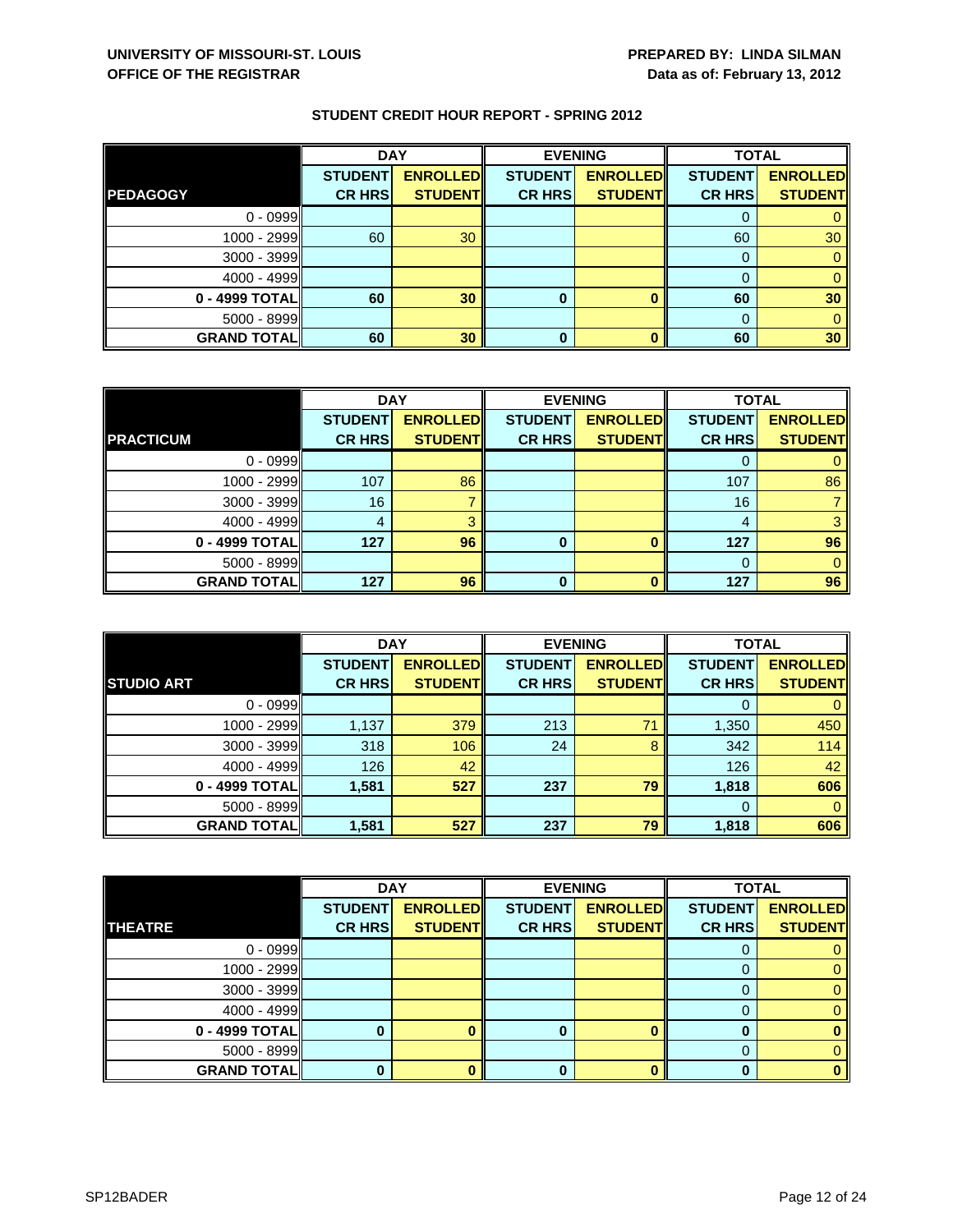|                          | <b>DAY</b>     |                 | <b>EVENING</b> |                 | <b>TOTAL</b>   |                 |
|--------------------------|----------------|-----------------|----------------|-----------------|----------------|-----------------|
|                          | <b>STUDENT</b> | <b>ENROLLED</b> | <b>STUDENT</b> | <b>ENROLLED</b> | <b>STUDENT</b> | <b>ENROLLED</b> |
| <b>THEATRE AND DANCE</b> | <b>CR HRS</b>  | <b>STUDENT</b>  | <b>CR HRS</b>  | <b>STUDENT</b>  | <b>CR HRS</b>  | <b>STUDENT</b>  |
| $0 - 0999$               |                |                 |                |                 |                |                 |
| $1000 - 2999$            | 608            | 216             | 141            | 47              | 749            | 263             |
| $3000 - 3999$            | 200            | 69              |                |                 | 200            | 69              |
| $4000 - 4999$            | 9              |                 |                |                 | 9              |                 |
| 0 - 4999 TOTALI          | 817            | 288             | 141            | 47              | 958            | 335             |
| $5000 - 8999$            |                |                 |                |                 | $\Omega$       |                 |
| <b>GRAND TOTAL</b>       | 817            | 288             | 141            | 47              | 958            | 335             |

|                                 | <b>DAY</b>     |                 | <b>EVENING</b> |                 | <b>TOTAL</b>   |                 |
|---------------------------------|----------------|-----------------|----------------|-----------------|----------------|-----------------|
|                                 | <b>STUDENT</b> | <b>ENROLLED</b> | <b>STUDENT</b> | <b>ENROLLED</b> | <b>STUDENT</b> | <b>ENROLLED</b> |
| <b>THEORY &amp; COMPOSITION</b> | <b>CR HRS</b>  | <b>STUDENT</b>  | <b>CR HRS</b>  | <b>STUDENT</b>  | <b>CR HRS</b>  | <b>STUDENT</b>  |
| $0 - 0999$                      |                |                 |                |                 |                |                 |
| 1000 - 2999                     | 133            | 63              |                |                 | 133            | 63              |
| 3000 - 3999                     | 71             | 27              |                |                 | 71             | 27              |
| $4000 - 4999$                   | З              |                 |                |                 | 3              |                 |
| 0 - 4999 TOTAL                  | 207            | 91              | o              |                 | 207            | 91              |
| $5000 - 8999$                   |                |                 |                |                 | 0              |                 |
| <b>GRAND TOTAL</b>              | 207            | 91              | Λ              |                 | 207            | 91              |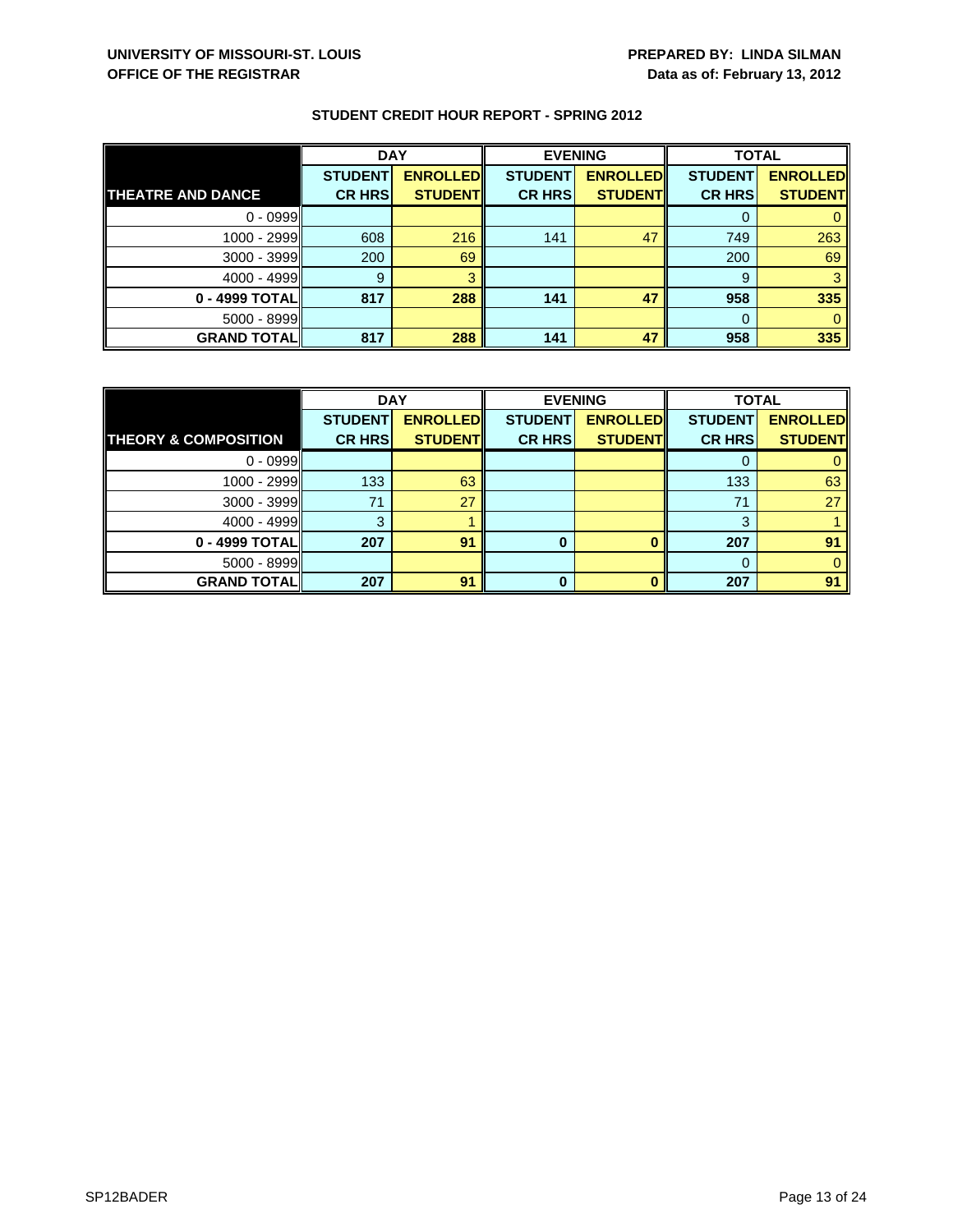|                    | <b>DAY</b>     |                 | <b>EVENING</b> |                 | <b>TOTAL</b>   |                 |
|--------------------|----------------|-----------------|----------------|-----------------|----------------|-----------------|
|                    | <b>STUDENT</b> | <b>ENROLLED</b> | <b>STUDENT</b> | <b>ENROLLED</b> | <b>STUDENT</b> | <b>ENROLLED</b> |
| <b>ACCOUNTING</b>  | <b>CR HRS</b>  | <b>STUDENT</b>  | <b>CR HRS</b>  | <b>STUDENT</b>  | <b>CR HRS</b>  | <b>STUDENT</b>  |
| $0 - 0999$         |                |                 |                |                 |                |                 |
| 1000 - 2999        | 1,053          | 351             | 234            | 78              | 1,287          | 429             |
| $3000 - 3999$      | 828            | 276             | 408            | 136             | 1,236          | 412             |
| $4000 - 4999$      | 81             | 27              | 243            | 81              | 324            | 108             |
| 0 - 4999 TOTAL     | 1,962          | 654             | 885            | 295             | 2,847          | 949             |
| 5000 - 8999        | 774            | 258             |                |                 | 774            | 258             |
| <b>GRAND TOTAL</b> | 2,736          | 912             | 885            | 295             | 3,621          | 1,207           |

|                       | <b>DAY</b>     |                 | <b>EVENING</b> |                 | <b>TOTAL</b>   |                 |
|-----------------------|----------------|-----------------|----------------|-----------------|----------------|-----------------|
| <b>BUSINESS</b>       | <b>STUDENT</b> | <b>ENROLLED</b> | <b>STUDENT</b> | <b>ENROLLED</b> | <b>STUDENT</b> | <b>ENROLLED</b> |
| <b>ADMINISTRATION</b> | <b>CR HRS</b>  | <b>STUDENT</b>  | <b>CR HRS</b>  | <b>STUDENT</b>  | <b>CR HRS</b>  | <b>STUDENT</b>  |
| $0 - 0999$            |                |                 |                |                 |                |                 |
| 1000 - 2999           | 1,071          | 357             | 156            | 52              | 1,227          | 409             |
| $3000 - 3999$         | 12             |                 |                |                 | 12             |                 |
| $4000 - 4999$         |                |                 |                |                 |                | $\Omega$        |
| 0 - 4999 TOTAL        | 1,083          | 361             | 156            | 52              | 1,239          | 413             |
| $5000 - 8999$         | 639            | 217             |                |                 | 639            | 217             |
| <b>GRAND TOTAL</b>    | 1,722          | 578             | 156            | 52              | 1,878          | 630             |

|                     | <b>DAY</b>     |                 |                | <b>EVENING</b>  | <b>TOTAL</b>   |                 |
|---------------------|----------------|-----------------|----------------|-----------------|----------------|-----------------|
|                     | <b>STUDENT</b> | <b>ENROLLED</b> | <b>STUDENT</b> | <b>ENROLLED</b> | <b>STUDENT</b> | <b>ENROLLED</b> |
| <b>FINANCE</b>      | <b>CR HRS</b>  | <b>STUDENT</b>  | <b>CR HRS</b>  | <b>STUDENT</b>  | <b>CR HRS</b>  | <b>STUDENT</b>  |
| $0 - 0999$          |                |                 |                |                 | 0              | $\mathbf{0}$    |
| 1000 - 2999         | 42             | 14              |                |                 | 42             | 14              |
| $3000 - 3999$       | 1,471          | 505             | 455            | 163             | 1,926          | 668             |
| $4000 - 4999$       |                |                 |                |                 | 0              | $\mathbf{0}$    |
| 0 - 4999 TOTAL      | 1,513          | 519             | 455            | 163             | 1,968          | 682             |
| $5000 - 8999$       | 390            | 130             |                |                 | 390            | 130             |
| <b>GRAND TOTALI</b> | 1,903          | 649             | 455            | 163             | 2,358          | 812             |

|                    | <b>DAY</b>     |                 | <b>EVENING</b> |                 | <b>TOTAL</b>   |                 |
|--------------------|----------------|-----------------|----------------|-----------------|----------------|-----------------|
| <b>INFORMATION</b> | <b>STUDENT</b> | <b>ENROLLED</b> | <b>STUDENT</b> | <b>ENROLLED</b> | <b>STUDENT</b> | <b>ENROLLED</b> |
| <b>SYSTEMS</b>     | <b>CR HRS</b>  | <b>STUDENT</b>  | <b>CR HRS</b>  | <b>STUDENT</b>  | <b>CR HRS</b>  | <b>STUDENT</b>  |
| $0 - 0999$         |                |                 |                |                 | 0              | 0               |
| 1000 - 2999        | 1,653          | 551             | 258            | 86              | 1,911          | 637             |
| $3000 - 3999$      | 80             | 27              | 357            | 119             | 437            | 146             |
| $4000 - 4999$      |                |                 | 99             | 33              | 99             | 33              |
| 0 - 4999 TOTAL     | 1,733          | 578             | 714            | 238             | 2,447          | 816             |
| $5000 - 8999$      | 306            | 102             |                |                 | 306            | 102             |
| <b>GRAND TOTAL</b> | 2,039          | 680             | 714            | 238             | 2,753          | 918             |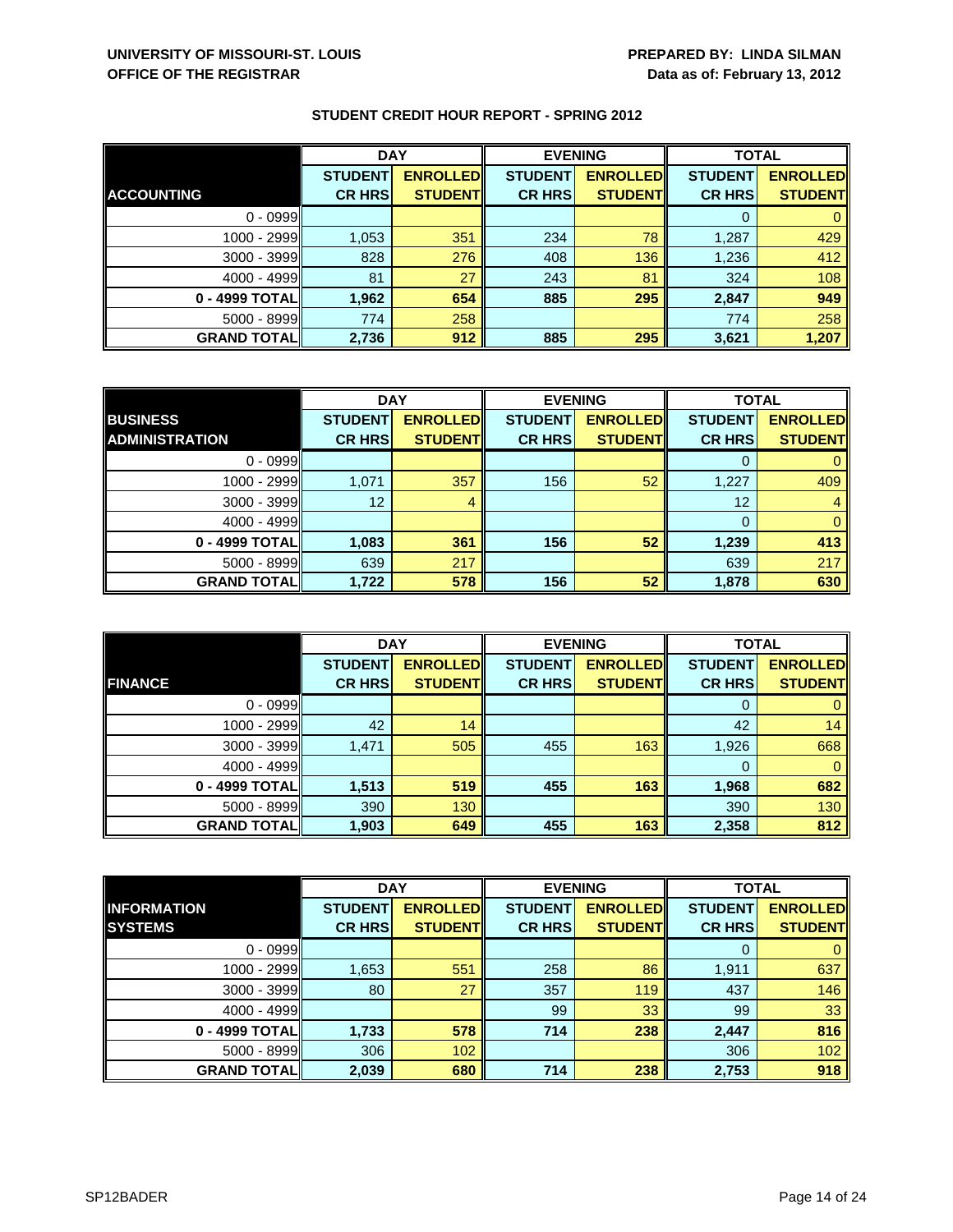| <b>LOGISTICS &amp;</b> | <b>DAY</b>     |                 | <b>EVENING</b> |                 | <b>TOTAL</b>   |                 |
|------------------------|----------------|-----------------|----------------|-----------------|----------------|-----------------|
| <b>OPERATIONS</b>      | <b>STUDENT</b> | <b>ENROLLED</b> | <b>STUDENT</b> | <b>ENROLLED</b> | <b>STUDENT</b> | <b>ENROLLED</b> |
| <b>MANAGEMENT</b>      | <b>CR HRS</b>  | <b>STUDENT</b>  | <b>CR HRS</b>  | <b>STUDENT</b>  | <b>CR HRS</b>  | <b>STUDENT</b>  |
| $0 - 0999$             |                |                 |                |                 |                |                 |
| 1000 - 2999            |                |                 |                |                 |                |                 |
| $3000 - 3999$          | 1,170          | 390             | 306            | 102             | 1,476          | 492             |
| $4000 - 4999$          | 39             | 13              | 45             | 15              | 84             | 28              |
| 0 - 4999 TOTAL         | 1.209          | 403             | 351            | 117             | 1,560          | 520             |
| $5000 - 8999$          | 303            | 102             |                |                 | 303            | 102             |
| <b>GRAND TOTALI</b>    | 1,512          | 505             | 351            | 117             | 1,863          | 622             |

|                    | <b>DAY</b>     |                 |                | <b>EVENING</b>  | <b>TOTAL</b>   |                 |
|--------------------|----------------|-----------------|----------------|-----------------|----------------|-----------------|
|                    | <b>STUDENT</b> | <b>ENROLLED</b> | <b>STUDENT</b> | <b>ENROLLED</b> | <b>STUDENT</b> | <b>ENROLLED</b> |
| <b>MANAGEMENT</b>  | <b>CR HRS</b>  | <b>STUDENT</b>  | <b>CR HRS</b>  | <b>STUDENT</b>  | <b>CR HRS</b>  | <b>STUDENT</b>  |
| $0 - 0999$         |                |                 |                |                 |                |                 |
| 1000 - 2999        |                |                 |                |                 | 0              |                 |
| $3000 - 3999$      | 1,626          | 542             | 354            | 118             | 1,980          | 660             |
| $4000 - 4999$      | 453            | 151             | 276            | 92              | 729            | 243             |
| 0 - 4999 TOTAL     | 2,079          | 693             | 630            | 210             | 2,709          | 903             |
| $5000 - 8999$      | 273            | 91              |                |                 | 273            | 91              |
| <b>GRAND TOTAL</b> | 2,352          | 784             | 630            | 210             | 2,982          | 994             |

|                                         | <b>DAY</b>                      |                                   |                                 | <b>EVENING</b>                    | <b>TOTAL</b>                    |                                   |
|-----------------------------------------|---------------------------------|-----------------------------------|---------------------------------|-----------------------------------|---------------------------------|-----------------------------------|
| <b>INTERNATIONAL</b><br><b>BUSINESS</b> | <b>STUDENT</b><br><b>CR HRS</b> | <b>ENROLLED</b><br><b>STUDENT</b> | <b>STUDENT</b><br><b>CR HRS</b> | <b>ENROLLED</b><br><b>STUDENT</b> | <b>STUDENT</b><br><b>CR HRS</b> | <b>ENROLLED</b><br><b>STUDENT</b> |
|                                         |                                 |                                   |                                 |                                   |                                 |                                   |
| $0 - 0999$                              |                                 |                                   |                                 |                                   | O                               |                                   |
| 1000 - 2999                             |                                 |                                   |                                 |                                   |                                 |                                   |
| 3000 - 3999                             | 96                              | 32                                |                                 |                                   | 96                              | 32                                |
| $4000 - 4999$                           |                                 |                                   | 138                             | 46                                | 138                             | 46                                |
| 0 - 4999 TOTAL                          | 96                              | 32                                | 138                             | 46                                | 234                             | 78                                |
| $5000 - 8999$                           | 3                               |                                   |                                 |                                   | 3                               |                                   |
| <b>GRAND TOTALI</b>                     | 99                              | 33                                | 138                             | 46                                | 237                             | 79                                |

|                    | <b>DAY</b>     |                 | <b>EVENING</b> |                 | <b>TOTAL</b>   |                 |
|--------------------|----------------|-----------------|----------------|-----------------|----------------|-----------------|
|                    | <b>STUDENT</b> | <b>ENROLLED</b> | <b>STUDENT</b> | <b>ENROLLED</b> | <b>STUDENT</b> | <b>ENROLLED</b> |
| <b>MARKETING</b>   | <b>CR HRS</b>  | <b>STUDENT</b>  | <b>CR HRS</b>  | <b>STUDENT</b>  | <b>CR HRS</b>  | <b>STUDENT</b>  |
| $0 - 0999$         |                |                 |                |                 | 0              | $\mathbf{0}$    |
| 1000 - 2999        |                |                 |                |                 | 0              | $\mathbf{0}$    |
| 3000 - 3999        | 1,585          | 530             | 294            | 98              | 1,879          | 628             |
| $4000 - 4999$      | 90             | 30              | 63             | 21              | 153            | 51              |
| 0 - 4999 TOTAL     | 1,675          | 560             | 357            | 119             | 2,032          | 679             |
| 5000 - 8999        | 327            | 109             |                |                 | 327            | 109             |
| <b>GRAND TOTAL</b> | 2,002          | 669             | 357            | 119             | 2,359          | 788             |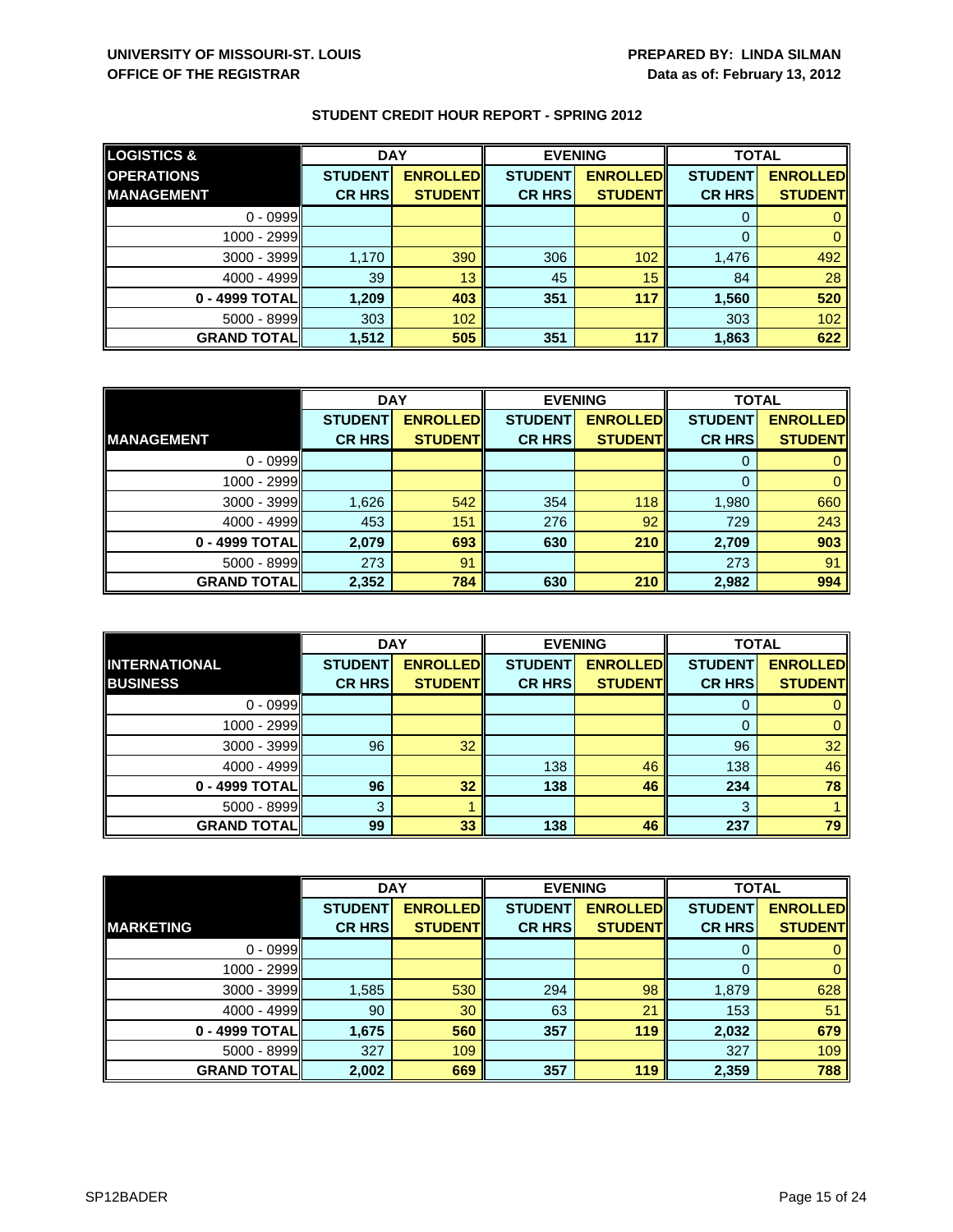|                    | <b>DAY</b>     |                 |                | <b>EVENING</b>  | <b>TOTAL</b>   |                 |
|--------------------|----------------|-----------------|----------------|-----------------|----------------|-----------------|
| <b>ADULT</b>       | <b>STUDENT</b> | <b>ENROLLED</b> | <b>STUDENT</b> | <b>ENROLLED</b> | <b>STUDENT</b> | <b>ENROLLED</b> |
| <b>EDUCATION</b>   | <b>CR HRS</b>  | <b>STUDENT</b>  | <b>CR HRS</b>  | <b>STUDENT</b>  | <b>CR HRS</b>  | <b>STUDENT</b>  |
| $0 - 0999$         |                |                 |                |                 |                |                 |
| 1000 - 2999        |                |                 |                |                 | $\Omega$       |                 |
| $3000 - 3999$      |                |                 |                |                 | 0              |                 |
| $4000 - 4999$      |                |                 |                |                 |                |                 |
| 0 - 4999 TOTAL     |                |                 | 0              | O               | O              |                 |
| $5000 - 8999$      | 72             | 24              |                |                 | 72             | 24              |
| <b>GRAND TOTAL</b> | 72             | 24              | 0              | Λ               | 72             | 24              |

|                    | <b>DAY</b>     |                 |                | <b>EVENING</b>  | <b>TOTAL</b>   |                 |
|--------------------|----------------|-----------------|----------------|-----------------|----------------|-----------------|
| <b>COUNSELOR</b>   | <b>STUDENT</b> | <b>ENROLLED</b> | <b>STUDENT</b> | <b>ENROLLED</b> | <b>STUDENT</b> | <b>ENROLLED</b> |
| <b>EDUCATION</b>   | <b>CR HRS</b>  | <b>STUDENT</b>  | <b>CR HRS</b>  | <b>STUDENT</b>  | <b>CR HRS</b>  | <b>STUDENT</b>  |
| $0 - 0999$         |                |                 |                |                 |                |                 |
| $1000 - 2999$      |                |                 |                |                 | 0              |                 |
| $3000 - 3999$      |                |                 |                |                 |                |                 |
| 4000 - 4999        |                |                 |                |                 |                |                 |
| 0 - 4999 TOTAL     |                |                 | 0              |                 | 0              |                 |
| $5000 - 8999$      | 1,006          | 340             |                |                 | 1,006          | 340             |
| <b>GRAND TOTAL</b> | 1,006          | 340             | ŋ              |                 | 1,006          | 340             |

|                        | <b>DAY</b>     |                 |                | <b>EVENING</b>  | <b>TOTAL</b>   |                 |
|------------------------|----------------|-----------------|----------------|-----------------|----------------|-----------------|
| <b>EARLY CHILDHOOD</b> | <b>STUDENT</b> | <b>ENROLLED</b> | <b>STUDENT</b> | <b>ENROLLED</b> | <b>STUDENT</b> | <b>ENROLLED</b> |
| <b>EDUCATION</b>       | <b>CR HRS</b>  | <b>STUDENT</b>  | <b>CR HRS</b>  | <b>STUDENT</b>  | <b>CR HRS</b>  | <b>STUDENT</b>  |
| $0 - 0999$             |                |                 |                |                 | O              |                 |
| 1000 - 2999            |                |                 |                |                 |                |                 |
| $3000 - 3999$          | 147            | 65              | 57             | 19              | 204            | 84              |
| $4000 - 4999$          | 273            | 61              | 51             | 17              | 324            | 78              |
| 0 - 4999 TOTALI        | 420            | 126             | 108            | 36              | 528            | 162             |
| $5000 - 8999$          | 6              |                 |                |                 | 6              |                 |
| <b>GRAND TOTALI</b>    | 426            | 128             | 108            | 36              | 534            | 164             |

|                    | <b>DAY</b>     |                 |                | <b>EVENING</b>  | <b>TOTAL</b>   |                 |
|--------------------|----------------|-----------------|----------------|-----------------|----------------|-----------------|
|                    | <b>STUDENT</b> | <b>ENROLLED</b> | <b>STUDENT</b> | <b>ENROLLED</b> | <b>STUDENT</b> | <b>ENROLLED</b> |
| <b>EDUCATION</b>   | <b>CR HRS</b>  | <b>STUDENT</b>  | <b>CR HRS</b>  | <b>STUDENT</b>  | <b>CR HRS</b>  | <b>STUDENT</b>  |
| $0 - 0999$         |                |                 |                |                 | O              | 0               |
| 1000 - 2999        | 17             |                 |                |                 | 17             | 4               |
| $3000 - 3999$      |                |                 |                |                 | $\Omega$       | $\mathbf{0}$    |
| $4000 - 4999$      |                |                 |                |                 | 0              | $\mathbf{0}$    |
| 0 - 4999 TOTAL     | 17             |                 | 0              |                 | 17             |                 |
| 5000 - 8999        | 452            | 185             |                |                 | 452            | 185             |
| <b>GRAND TOTAL</b> | 469            | 189             | $\bf{0}$       | n               | 469            | 189             |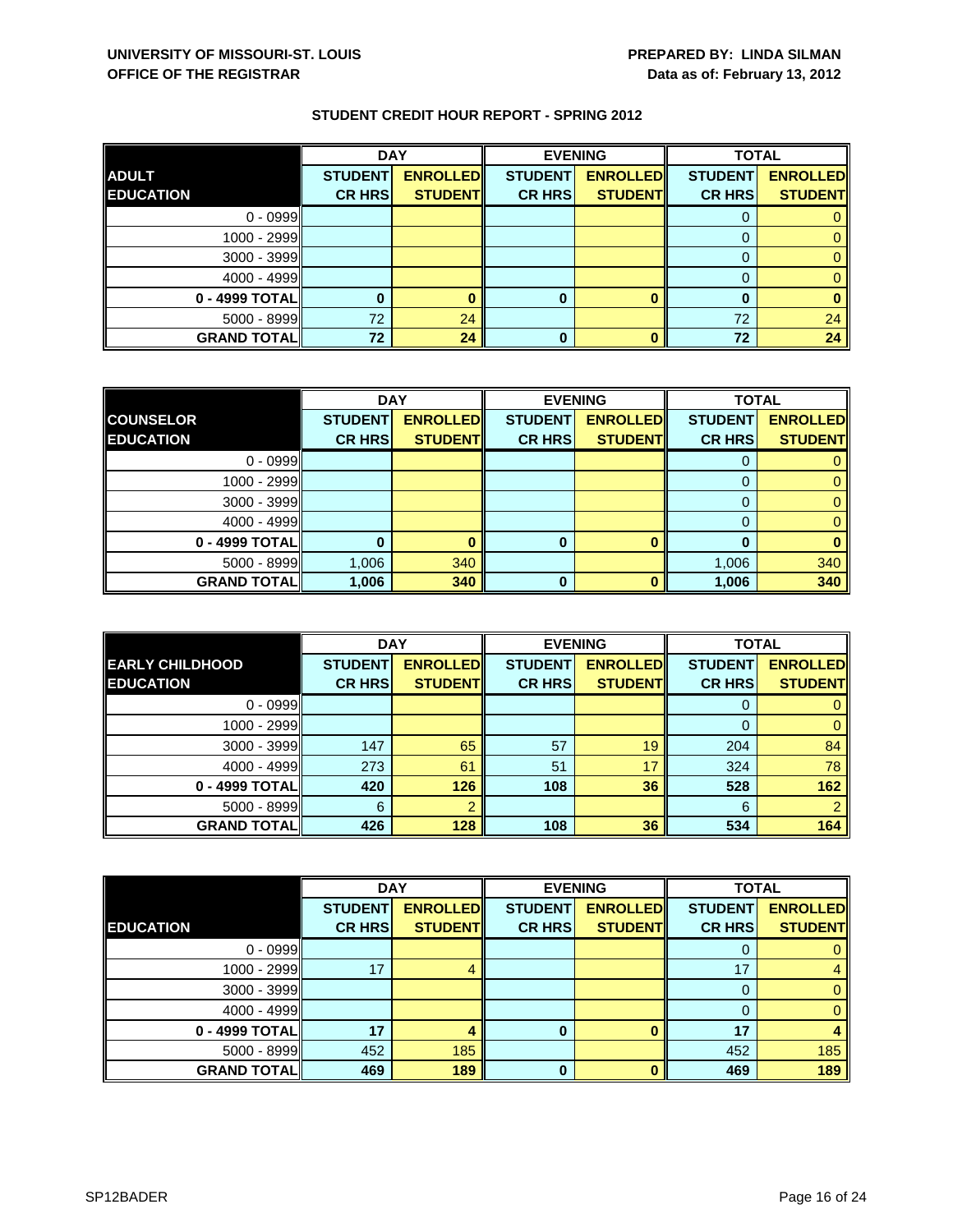|                       | <b>DAY</b>     |                 | <b>EVENING</b> |                 | <b>TOTAL</b>   |                 |
|-----------------------|----------------|-----------------|----------------|-----------------|----------------|-----------------|
| <b>EDUCATIONAL</b>    | <b>STUDENT</b> | <b>ENROLLED</b> | <b>STUDENT</b> | <b>ENROLLED</b> | <b>STUDENT</b> | <b>ENROLLED</b> |
| <b>ADMINISTRATION</b> | <b>CR HRS</b>  | <b>STUDENT</b>  | <b>CR HRS</b>  | <b>STUDENT</b>  | <b>CR HRS</b>  | <b>STUDENT</b>  |
| $0 - 0999$            |                |                 |                |                 |                |                 |
| $1000 - 2999$         |                |                 |                |                 |                |                 |
| $3000 - 3999$         |                |                 |                |                 |                |                 |
| $4000 - 4999$         |                |                 |                |                 |                |                 |
| 0 - 4999 TOTAL        |                |                 | 0              |                 |                |                 |
| $5000 - 8999$         | 516            | 172             |                |                 | 516            | 172             |
| <b>GRAND TOTALI</b>   | 516            | 172             | 0              |                 | 516            | 172             |

|                     | <b>DAY</b>     |                 |                | <b>EVENING</b>  |                | <b>TOTAL</b>    |  |
|---------------------|----------------|-----------------|----------------|-----------------|----------------|-----------------|--|
| <b>EDUCATIONAL</b>  | <b>STUDENT</b> | <b>ENROLLED</b> | <b>STUDENT</b> | <b>ENROLLED</b> | <b>STUDENT</b> | <b>ENROLLED</b> |  |
| <b>FOUNDATIONS</b>  | <b>CR HRS</b>  | <b>STUDENT</b>  | <b>CR HRS</b>  | <b>STUDENT</b>  | <b>CR HRS</b>  | <b>STUDENT</b>  |  |
| $0 - 0999$          |                |                 |                |                 |                |                 |  |
| 1000 - 2999         |                |                 |                |                 |                |                 |  |
| $3000 - 3999$       |                |                 |                |                 |                |                 |  |
| 4000 - 4999         |                |                 |                |                 |                |                 |  |
| 0 - 4999 TOTAL      |                |                 | O              |                 | o              |                 |  |
| 5000 - 8999         |                |                 |                |                 |                |                 |  |
| <b>GRAND TOTALI</b> |                |                 |                |                 |                |                 |  |

|                    | <b>DAY</b><br><b>EVENING</b> |                 | <b>TOTAL</b>   |                 |                |                 |
|--------------------|------------------------------|-----------------|----------------|-----------------|----------------|-----------------|
| <b>EDUCATIONAL</b> | <b>STUDENT</b>               | <b>ENROLLED</b> | <b>STUDENT</b> | <b>ENROLLED</b> | <b>STUDENT</b> | <b>ENROLLED</b> |
| <b>PSYCHOLOGY</b>  | <b>CR HRS</b>                | <b>STUDENT</b>  | <b>CR HRS</b>  | <b>STUDENT</b>  | <b>CR HRS</b>  | <b>STUDENT</b>  |
| $0 - 0999$         |                              |                 |                |                 |                |                 |
| $1000 - 2999$      | 228                          | 76              | 39             | 13              | 267            | 89              |
| $3000 - 3999$      | 237                          | 79              |                |                 | 237            | 79              |
| $4000 - 4999$      |                              |                 |                |                 | 0              |                 |
| 0 - 4999 TOTALI    | 465                          | 155             | 39             | 13              | 504            | 168             |
| $5000 - 8999$      | 380                          | 119             |                |                 | 380            | 119             |
| <b>GRAND TOTAL</b> | 845                          | 274             | 39             | 13              | 884            | 287             |

|                    | <b>DAY</b>     |                 |                | <b>EVENING</b>  |                | <b>TOTAL</b>    |  |
|--------------------|----------------|-----------------|----------------|-----------------|----------------|-----------------|--|
| <b>EDUCATIONAL</b> | <b>STUDENT</b> | <b>ENROLLED</b> | <b>STUDENT</b> | <b>ENROLLED</b> | <b>STUDENT</b> | <b>ENROLLED</b> |  |
| <b>RESEARCH</b>    | <b>CR HRS</b>  | <b>STUDENT</b>  | <b>CR HRS</b>  | <b>STUDENT</b>  | <b>CR HRS</b>  | <b>STUDENT</b>  |  |
| $0 - 0999$         |                |                 |                |                 | 0              | $\mathbf{0}$    |  |
| 1000 - 2999        |                |                 |                |                 | 0              | $\mathbf{0}$    |  |
| 3000 - 3999        |                |                 | 84             | 28              | 84             | 28              |  |
| $4000 - 4999$      |                |                 |                |                 | $\Omega$       | $\mathbf{0}$    |  |
| 0 - 4999 TOTAL     |                |                 | 84             | 28              | 84             | 28              |  |
| $5000 - 8999$      | 474            | 158             |                |                 | 474            | 158             |  |
| <b>GRAND TOTAL</b> | 474            | 158             | 84             | 28              | 558            | 186             |  |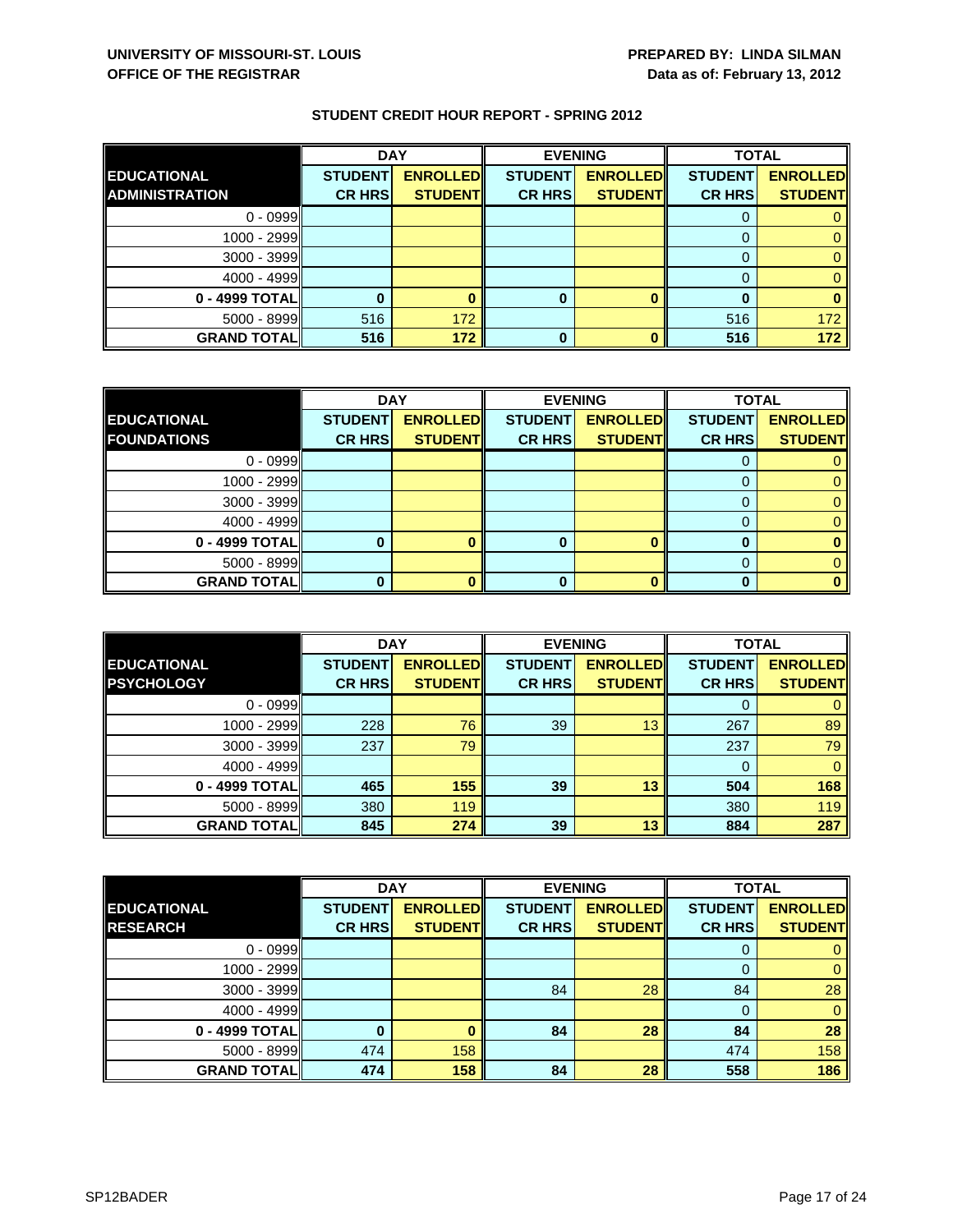|                    | <b>DAY</b>     |                 | <b>EVENING</b> |                 | <b>TOTAL</b>   |                 |
|--------------------|----------------|-----------------|----------------|-----------------|----------------|-----------------|
| <b>EDUCATIONAL</b> | <b>STUDENT</b> | <b>ENROLLED</b> | <b>STUDENT</b> | <b>ENROLLED</b> | <b>STUDENT</b> | <b>ENROLLED</b> |
| <b>TECHNOLOGY</b>  | <b>CR HRS</b>  | <b>STUDENT</b>  | <b>CR HRS</b>  | <b>STUDENT</b>  | <b>CR HRS</b>  | <b>STUDENT</b>  |
| $0 - 0999$         |                |                 |                |                 |                |                 |
| 1000 - 2999        |                |                 |                |                 |                |                 |
| 3000 - 3999        |                |                 |                |                 |                |                 |
| $4000 - 4999$      |                |                 |                |                 |                |                 |
| 0 - 4999 TOTAL     |                |                 | 0              |                 |                |                 |
| $5000 - 8999$      | 84             | 28              |                |                 | 84             | 28              |
| <b>GRAND TOTAL</b> | 84             | 28              | 0              |                 | 84             | 28              |

|                    | <b>DAY</b>     |                 | <b>EVENING</b> |                 | <b>TOTAL</b>   |                 |
|--------------------|----------------|-----------------|----------------|-----------------|----------------|-----------------|
| <b>ELEMENTARY</b>  | <b>STUDENT</b> | <b>ENROLLED</b> | <b>STUDENT</b> | <b>ENROLLED</b> | <b>STUDENT</b> | <b>ENROLLED</b> |
| <b>EDUCATION</b>   | <b>CR HRS</b>  | <b>STUDENT</b>  | <b>CR HRS</b>  | <b>STUDENT</b>  | <b>CR HRS</b>  | <b>STUDENT</b>  |
| $0 - 0999$         |                |                 |                |                 |                |                 |
| 1000 - 2999        | 51             | 17              |                |                 | 51             | 17              |
| $3000 - 3999$      | 345            | 115             | 66             | 22              | 411            | 137             |
| $4000 - 4999$      | 1,290          | 292             | 183            | 61              | 1,473          | 353             |
| 0 - 4999 TOTAL     | 1,686          | 424             | 249            | 83              | 1,935          | 507             |
| $5000 - 8999$      | 234            | 79              |                |                 | 234            | 79              |
| <b>GRAND TOTAL</b> | 1,920          | 503             | 249            | 83              | 2,169          | 586             |

|                             | <b>DAY</b>     |                 |                | <b>EVENING</b>  | <b>TOTAL</b>   |                 |
|-----------------------------|----------------|-----------------|----------------|-----------------|----------------|-----------------|
|                             | <b>STUDENT</b> | <b>ENROLLED</b> | <b>STUDENT</b> | <b>ENROLLED</b> | <b>STUDENT</b> | <b>ENROLLED</b> |
| <b>HEALTH &amp; PHYS ED</b> | <b>CR HRS</b>  | <b>STUDENTI</b> | <b>CR HRS</b>  | <b>STUDENTI</b> | <b>CR HRS</b>  | <b>STUDENT</b>  |
| $0 - 0999$                  |                |                 |                |                 |                |                 |
| 1000 - 2999                 |                |                 |                |                 |                |                 |
| $3000 - 3999$               |                |                 |                |                 |                |                 |
| $4000 - 4999$               |                |                 |                |                 |                |                 |
| 0 - 4999 TOTAL              |                |                 | 0              |                 | O              |                 |
| $5000 - 8999$               |                |                 |                |                 |                |                 |
| <b>GRAND TOTAL</b>          |                |                 | 0              |                 | 0              |                 |

|                          | <b>DAY</b>     |                 |                | <b>EVENING</b>  | <b>TOTAL</b>   |                 |
|--------------------------|----------------|-----------------|----------------|-----------------|----------------|-----------------|
|                          | <b>STUDENT</b> | <b>ENROLLED</b> | <b>STUDENT</b> | <b>ENROLLED</b> | <b>STUDENT</b> | <b>ENROLLED</b> |
| <b>IHIGHER EDUCATION</b> | <b>CR HRS</b>  | <b>STUDENT</b>  | <b>CR HRS</b>  | <b>STUDENT</b>  | <b>CR HRS</b>  | <b>STUDENT</b>  |
| $0 - 0999$               |                |                 |                |                 | U              |                 |
| 1000 - 2999              |                |                 |                |                 | 0              | 0               |
| $3000 - 3999$            |                |                 |                |                 | 0              | 0               |
| $4000 - 4999$            |                |                 |                |                 | 0              | 0               |
| 0 - 4999 TOTAL           |                |                 | $\bf{0}$       |                 | O              | 0               |
| 5000 - 8999              | 230            | 77              |                |                 | 230            |                 |
| <b>GRAND TOTAL</b>       | 230            | 77              | 0              |                 | 230            | 77              |

|                                       | <b>DAY</b> | <b>FVENING</b> | ----<br>ль                  |       |
|---------------------------------------|------------|----------------|-----------------------------|-------|
| <b>IDER</b><br>SP <sub>12</sub><br>חה |            |                | Page<br>- 1 St<br>- - - - - | of 24 |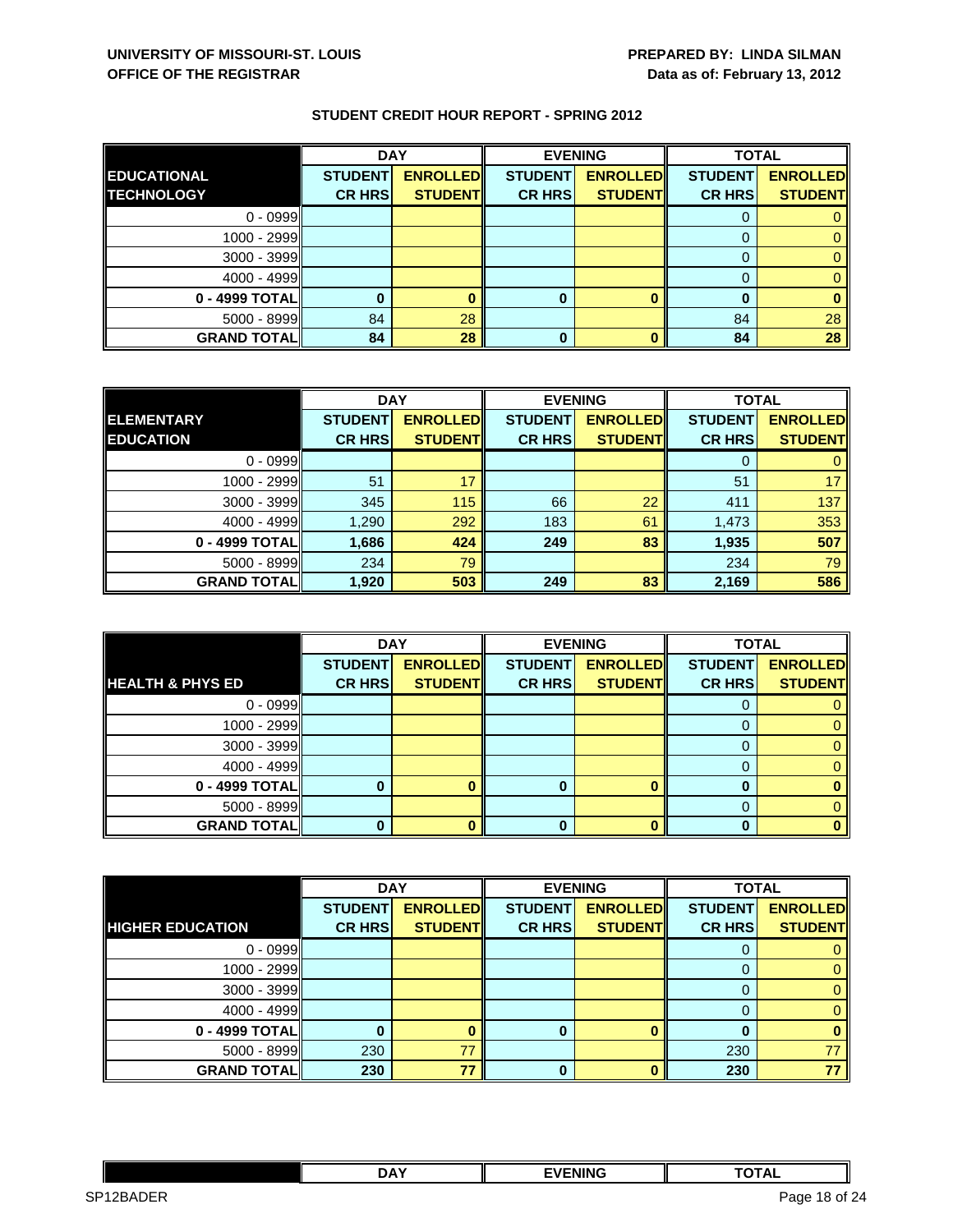|                         | <b>STUDENT</b> | <b>ENROLLED</b> | <b>STUDENT</b> | <b>ENROLLED</b> | <b>STUDENT</b> | <b>ENROLLED</b> |
|-------------------------|----------------|-----------------|----------------|-----------------|----------------|-----------------|
| <b>MIDDLE EDUCATION</b> | <b>CR HRS</b>  | <b>STUDENT</b>  | <b>CR HRS</b>  | <b>STUDENT</b>  | <b>CR HRS</b>  | <b>STUDENT</b>  |
| $0 - 0999$              |                |                 |                |                 |                |                 |
| $1000 - 2999$           |                |                 |                |                 |                |                 |
| $3000 - 3999$           |                |                 |                |                 |                |                 |
| $4000 - 4999$           | 54             | 18              | 6              |                 | 60             | 20              |
| $0 - 4999$ TOTAL        | 54             | 18              |                |                 | 60             | 20              |
| $5000 - 8999$           |                |                 |                |                 |                |                 |
| <b>GRAND TOTAL</b>      | 54             | 18              |                |                 | 60             | 20              |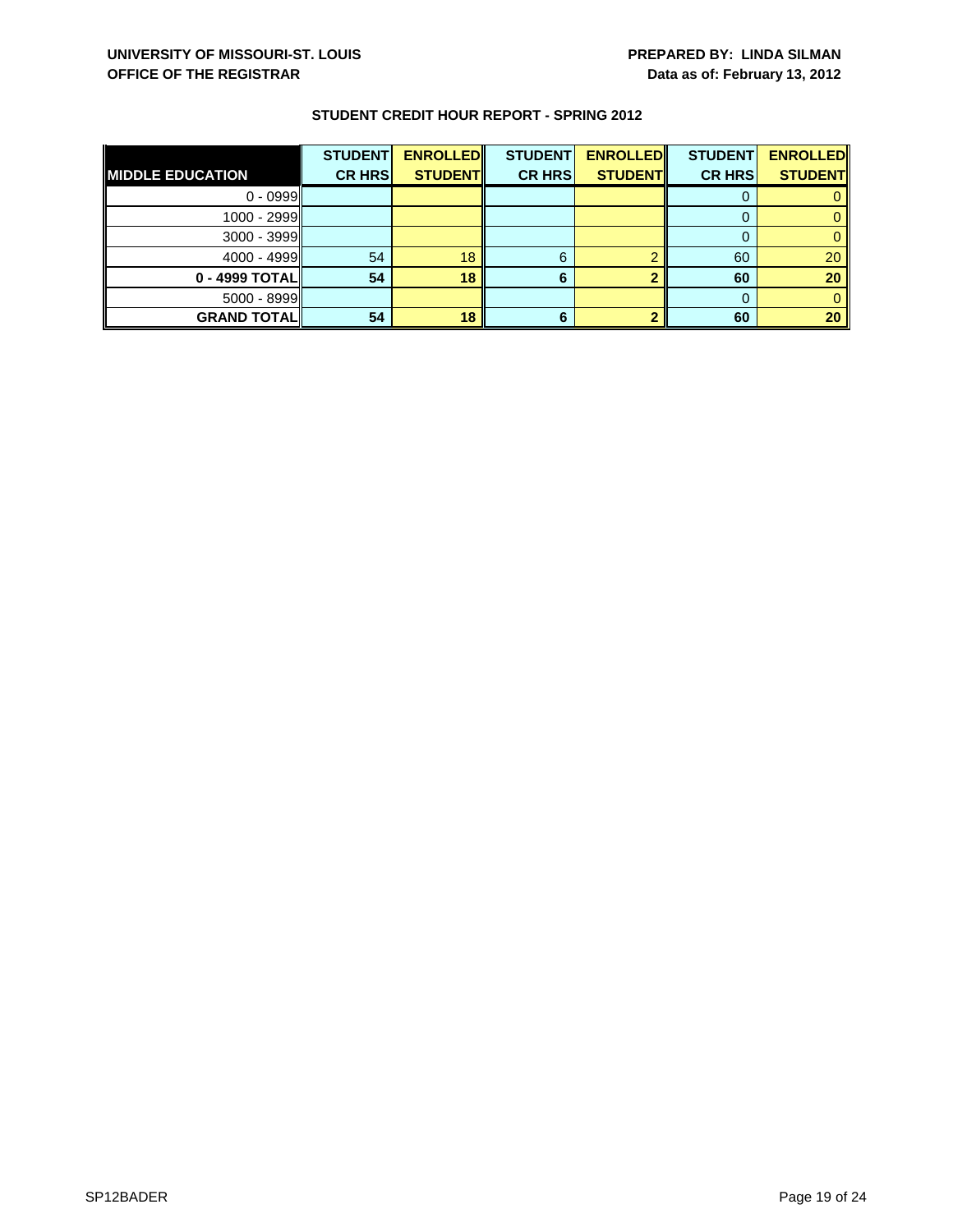|                    | <b>DAY</b>     |                 |                | <b>EVENING</b>  |                | <b>TOTAL</b>    |  |
|--------------------|----------------|-----------------|----------------|-----------------|----------------|-----------------|--|
| <b>PHYSICAL</b>    | <b>STUDENT</b> | <b>ENROLLED</b> | <b>STUDENT</b> | <b>ENROLLED</b> | <b>STUDENT</b> | <b>ENROLLED</b> |  |
| <b>EDUCATION</b>   | <b>CR HRS</b>  | <b>STUDENT</b>  | <b>CR HRS</b>  | <b>STUDENT</b>  | <b>CR HRS</b>  | <b>STUDENT</b>  |  |
| $0 - 0999$         |                |                 |                |                 |                |                 |  |
| 1000 - 2999        | 168            | 80              |                |                 | 168            | 80              |  |
| $3000 - 3999$      | 701            | 218             | 66             | 22              | 767            | 240             |  |
| $4000 - 4999$      | 144            | 24              |                |                 | 144            | 24              |  |
| 0 - 4999 TOTAL     | 1,013          | 322             | 66             | 22              | 1,079          | 344             |  |
| 5000 - 8999        | 26             | -9              |                |                 | 26             | 9               |  |
| <b>GRAND TOTAL</b> | 1,039          | 331             | 66             | 22              | 1,105          | 353             |  |

|                    | <b>DAY</b>     |                 |                | <b>EVENING</b>  | <b>TOTAL</b>   |                 |
|--------------------|----------------|-----------------|----------------|-----------------|----------------|-----------------|
| <b>SECONDARY</b>   | <b>STUDENT</b> | <b>ENROLLED</b> | <b>STUDENT</b> | <b>ENROLLED</b> | <b>STUDENT</b> | <b>ENROLLED</b> |
| <b>EDUCATION</b>   | <b>CR HRS</b>  | <b>STUDENT</b>  | <b>CR HRS</b>  | <b>STUDENT</b>  | <b>CR HRS</b>  | <b>STUDENT</b>  |
| $0 - 0999$         |                |                 |                |                 |                |                 |
| 1000 - 2999        |                |                 |                |                 | $\Omega$       |                 |
| 3000 - 3999        |                |                 |                |                 | 3              |                 |
| $4000 - 4999$      | 1,550          | 227             | 27             | 9               | 1,577          | 236             |
| 0 - 4999 TOTAL     | 1,553          | 228             | 27             | 9               | 1,580          | 237             |
| $5000 - 8999$      | 145            | 53              |                |                 | 145            | 53              |
| <b>GRAND TOTAL</b> | 1,698          | 281             | 27             | Q               | 1,725          | 290             |

|                    | <b>DAY</b>     |                 |                | <b>EVENING</b>  | <b>TOTAL</b>   |                 |
|--------------------|----------------|-----------------|----------------|-----------------|----------------|-----------------|
| <b>SPECIAL</b>     | <b>STUDENT</b> | <b>ENROLLED</b> | <b>STUDENT</b> | <b>ENROLLED</b> | <b>STUDENT</b> | <b>ENROLLED</b> |
| <b>EDUCATION</b>   | <b>CR HRS</b>  | <b>STUDENT</b>  | <b>CR HRS</b>  | <b>STUDENT</b>  | <b>CR HRS</b>  | <b>STUDENT</b>  |
| $0 - 0999$         |                |                 |                |                 |                |                 |
| $1000 - 2999$      |                |                 |                |                 | $\Omega$       |                 |
| 3000 - 3999        | 78             | 26              |                |                 | 78             | 26              |
| $4000 - 4999$      | 201            | 49              | 90             | 30              | 291            | 79              |
| 0 - 4999 TOTAL     | 279            | 75              | 90             | 30              | 369            | 105             |
| $5000 - 8999$      | 330            | 110             |                |                 | 330            | 110             |
| <b>GRAND TOTAL</b> | 609            | 185             | 90             | 30              | 699            | 215             |

|                    | <b>DAY</b>     |                 |                | <b>EVENING</b>  | <b>TOTAL</b>   |                 |
|--------------------|----------------|-----------------|----------------|-----------------|----------------|-----------------|
| <b>TEACHER</b>     | <b>STUDENT</b> | <b>ENROLLED</b> | <b>STUDENT</b> | <b>ENROLLED</b> | <b>STUDENT</b> | <b>ENROLLED</b> |
| <b>EDUCATION</b>   | <b>CR HRS</b>  | <b>STUDENT</b>  | <b>CR HRS</b>  | <b>STUDENT</b>  | <b>CR HRS</b>  | <b>STUDENT</b>  |
| $0 - 0999$         |                |                 |                |                 | 0              | $\mathbf{0}$    |
| 1000 - 2999        | 400            | 100             | 56             | 14              | 456            | 114             |
| 3000 - 3999        | 720            | 240             | 123            | 41              | 843            | 281             |
| $4000 - 4999$      | 111            | 37              | 105            | 35              | 216            | 72 <sub>1</sub> |
| 0 - 4999 TOTAL     | 1,231          | 377             | 284            | 90              | 1,515          | 467             |
| $5000 - 8999$      | 1,048          | 335             |                |                 | 1,048          | 335             |
| <b>GRAND TOTAL</b> | 2,279          | 712             | 284            | 90              | 2,563          | 802             |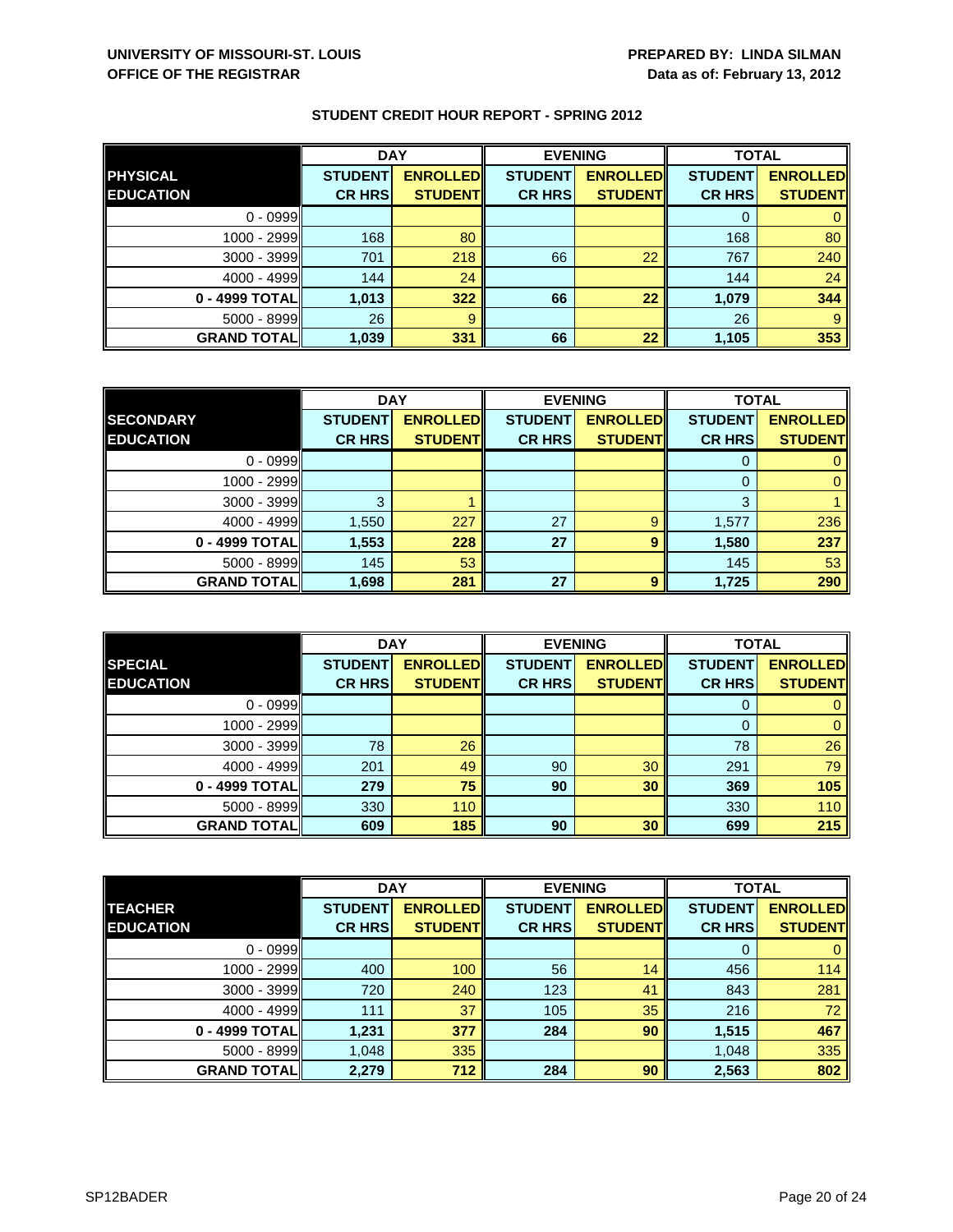|                           | <b>DAY</b>     |                 | <b>EVENING</b> |                 | <b>TOTAL</b>   |                 |
|---------------------------|----------------|-----------------|----------------|-----------------|----------------|-----------------|
| <b>TOTAL COLLEGE OF</b>   | <b>STUDENT</b> | <b>ENROLLED</b> | <b>STUDENT</b> | <b>ENROLLED</b> | <b>STUDENT</b> | <b>ENROLLED</b> |
| <b>ARTS &amp; SCIENCE</b> | <b>CR HRS</b>  | <b>STUDENTI</b> | <b>CR HRS</b>  | <b>STUDENT</b>  | <b>CR HRS</b>  | <b>STUDENT</b>  |
| $0 - 0999$                | 159            | 53              | 33             | 11              | 192            | 64              |
| 1000 - 2999               | 33,895         | 10,718          | 4,882          | 1,484           | 38,777         | 12,202          |
| $3000 - 3999$             | 8,342          | 2,821           | 962            | 323             | 9,304          | 3,144           |
| $4000 - 4999$             | 5,249          | 1,828           | 1,245          | 428             | 6,494          | 2,256           |
| 0 - 4999 TOTAL            | 47,645         | 15,420          | 7,122          | 2,246           | 54,767         | 17,666          |
| $5000 - 8999$             | 4.913          | 1,728           | 0              |                 | 4,913          | 1,728           |
| <b>GRAND TOTAL</b>        | 52,558         | 17,148          | 7,122          | 2,246           | 59,680         | 19,394          |

|                                | <b>DAY</b>     |                 |                | <b>EVENING</b>  | <b>TOTAL</b>   |                 |
|--------------------------------|----------------|-----------------|----------------|-----------------|----------------|-----------------|
| <b>TOTAL COLLEGE OF</b>        | <b>STUDENT</b> | <b>ENROLLED</b> | <b>STUDENT</b> | <b>ENROLLED</b> | <b>STUDENT</b> | <b>ENROLLED</b> |
| <b>BUSINESS ADMINISTRATION</b> | <b>CR HRS</b>  | <b>STUDENT</b>  | <b>CR HRS</b>  | <b>STUDENTI</b> | <b>CR HRS</b>  | <b>STUDENT</b>  |
| $0 - 0999$                     |                |                 | 0              |                 |                | 0               |
| 1000 - 2999                    | 3,819          | 1,273           | 648            | 216             | 4,467          | 1,489           |
| 3000 - 3999                    | 6,868          | 2,306           | 2,174          | 736             | 9,042          | 3,042           |
| $4000 - 4999$                  | 663            | 221             | 864            | 288             | 1,527          | 509             |
| 0 - 4999 TOTAL                 | 11,350         | 3,800           | 3,686          | 1,240           | 15,036         | 5,040           |
| $5000 - 8999$                  | 3,015          | 1,010           | $\mathbf 0$    |                 | 3,015          | 1,010           |
| <b>GRAND TOTAL</b>             | 14,365         | 4,810           | 3,686          | 1,240           | 18,051         | 6,050           |

|                                             | <b>DAY</b>                      |                                   | <b>EVENING</b>                  |                                   | <b>TOTAL</b>                    |                                   |
|---------------------------------------------|---------------------------------|-----------------------------------|---------------------------------|-----------------------------------|---------------------------------|-----------------------------------|
| <b>TOTAL COLLEGE OF</b><br><b>EDUCATION</b> | <b>STUDENT</b><br><b>CR HRS</b> | <b>ENROLLED</b><br><b>STUDENT</b> | <b>STUDENT</b><br><b>CR HRS</b> | <b>ENROLLED</b><br><b>STUDENT</b> | <b>STUDENT</b><br><b>CR HRS</b> | <b>ENROLLED</b><br><b>STUDENT</b> |
| $0 - 0999$                                  |                                 |                                   | Ő                               | Ü                                 | U                               |                                   |
| 1000 - 2999                                 | 864                             | 277                               | 95                              | 27                                | 959                             | 304                               |
| $3000 - 3999$                               | 2,231                           | 744                               | 396                             | 132                               | 2,627                           | 876                               |
| $4000 - 4999$                               | 3,623                           | 708                               | 462                             | 154                               | 4,085                           | 862                               |
| 0 - 4999 TOTAL                              | 6,718                           | 1,729                             | 953                             | 313                               | 7,671                           | 2,042                             |
| $5000 - 8999$                               | 5,003                           | 1,691                             | 0                               | 0                                 | 5,003                           | 1,691                             |
| <b>GRAND TOTALI</b>                         | 11,721                          | 3,420                             | 953                             | 313                               | 12,674                          | 3,733                             |

|                              | <b>DAY</b>     |                 | <b>EVENING</b> |                 | <b>TOTAL</b>   |                 |
|------------------------------|----------------|-----------------|----------------|-----------------|----------------|-----------------|
| <b>TOTAL COLLEGE OF</b>      | <b>STUDENT</b> | <b>ENROLLED</b> | <b>STUDENT</b> | <b>ENROLLED</b> | <b>STUDENT</b> | <b>ENROLLED</b> |
| <b>FINE ARTS &amp; COMM.</b> | <b>CR HRS</b>  | <b>STUDENT</b>  | <b>CR HRS</b>  | <b>STUDENT</b>  | <b>CR HRS</b>  | <b>STUDENT</b>  |
| $0 - 0999$                   |                |                 | 0              |                 | O              | $\mathbf{0}$    |
| 1000 - 2999                  | 6,945          | 2,590           | 804            | 282             | 7,749          | 2,872           |
| $3000 - 3999$                | 2,799          | 969             | 174            | 58              | 2,973          | 1,027           |
| $4000 - 4999$                | 505            | 175             | 0              |                 | 505            | 175             |
| 0 - 4999 TOTAL               | 10.249         | 3,734           | 978            | 340             | 11,227         | 4,074           |
| $5000 - 8999$                | 204            | 62              | $\mathbf 0$    |                 | 204            | 62              |
| <b>GRAND TOTALI</b>          | 10,453         | 3,796           | 978            | 340             | 11,431         | 4,136           |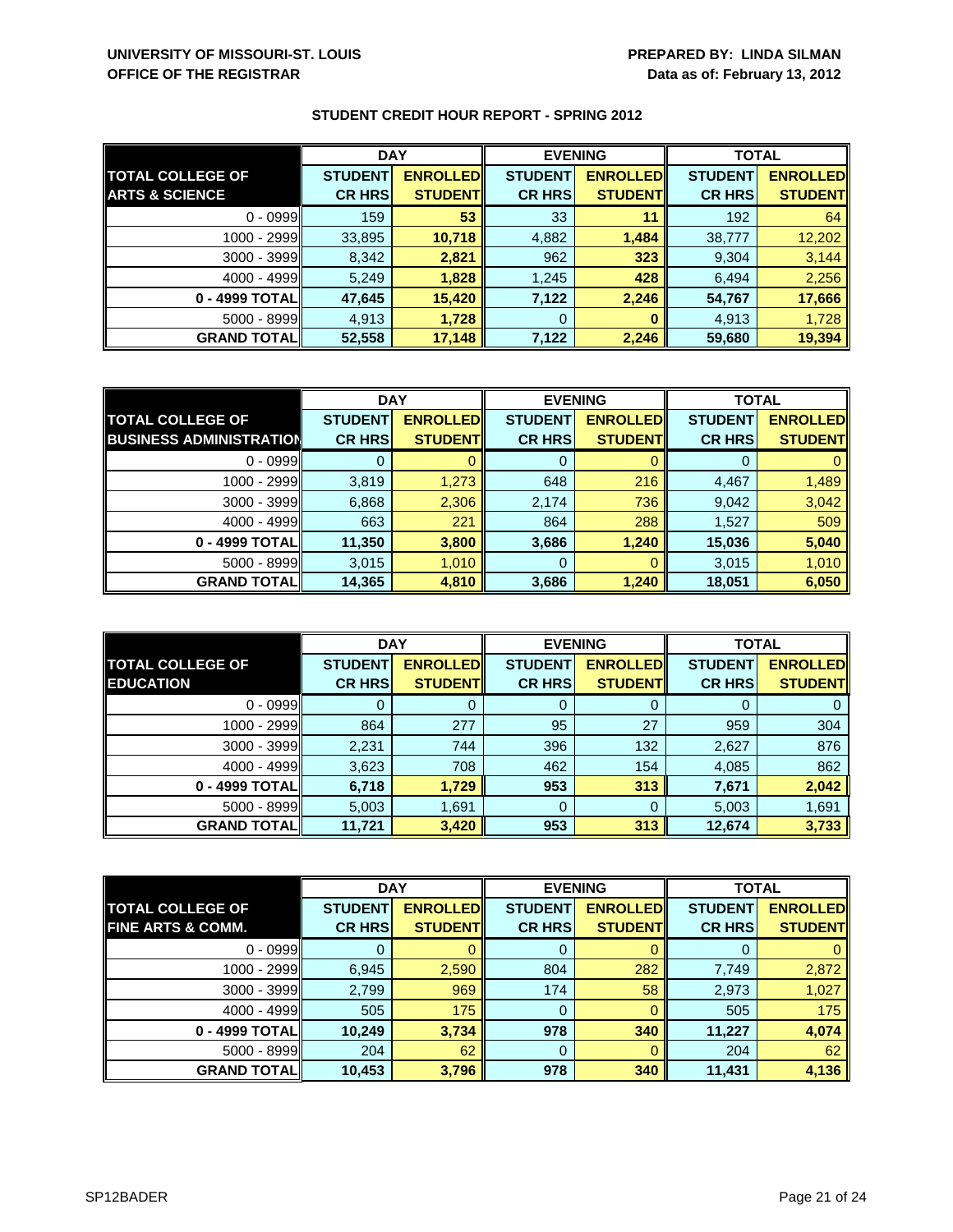|                             | <b>DAY</b>     |                 | <b>EVENING</b> |                 | <b>TOTAL</b>   |                 |
|-----------------------------|----------------|-----------------|----------------|-----------------|----------------|-----------------|
| UMSL/WU ENGINEERING         | <b>STUDENT</b> | <b>ENROLLED</b> | <b>STUDENT</b> | <b>ENROLLED</b> | <b>STUDENT</b> | <b>ENROLLED</b> |
| <b>PRE-ENGINEERING INC</b>  | <b>CR HRS</b>  | <b>STUDENT</b>  | <b>CR HRS</b>  | <b>STUDENT</b>  | <b>CR HRS</b>  | <b>STUDENT</b>  |
| 0 - 0999 Pre-Engineering    |                |                 |                |                 | 0              |                 |
| 1000 - 2999 Pre-Engineering |                |                 |                |                 | $\Omega$       |                 |
| $0 - 0999$                  |                |                 |                |                 | $\Omega$       |                 |
| 1000 - 2999                 | 204            | 90              | 390            | 161             | 594            | 251             |
| $3000 - 3999$               |                |                 | 753            | 255             | 753            | 255             |
| 4000 - 4999                 | 66             | 22              | 519            | 211             | 585            | 233             |
| 0 - 4999 TOTAL              | 270            | 112             | 1,662          | 627             | 1,932          | 739             |
| $5000 - 8999$               |                |                 |                |                 | 0              |                 |
| <b>GRAND TOTAL</b>          | 270            | 112             | 1,662          | 627             | 1,932          | 739             |

|                         | <b>DAY</b>     |                 | <b>EVENING</b> |                 | <b>TOTAL</b>   |                 |
|-------------------------|----------------|-----------------|----------------|-----------------|----------------|-----------------|
| <b>TOTAL COLLEGE OF</b> | <b>STUDENT</b> | <b>ENROLLED</b> | <b>STUDENT</b> | <b>ENROLLED</b> | <b>STUDENT</b> | <b>ENROLLED</b> |
| <b>NURSING</b>          | <b>CR HRS</b>  | <b>STUDENT</b>  | <b>CR HRS</b>  | <b>STUDENT</b>  | <b>CR HRS</b>  | <b>STUDENT</b>  |
| $0 - 0999$              |                |                 |                |                 | 0              |                 |
| 1000 - 2999             | 402            | 153             |                |                 | 402            | 153             |
| $3000 - 3999$           | 3,888          | 1,036           | 413            | 128             | 4,301          | 1,164           |
| $4000 - 4999$           | 784            | 170             | 380            | 108             | 1,164          | 278             |
| 0 - 4999 TOTAL          | 5,074          | 1,359           | 793            | 236             | 5,867          | 1,595           |
| $5000 - 8999$           | 1,066          | 351             |                |                 | 1,066          | 351             |
| <b>GRAND TOTALI</b>     | 6,140          | 1,710           | 793            | 236             | 6,933          | 1,946           |

|                         | <b>DAY</b>     |                 | <b>EVENING</b> |                 | <b>TOTAL</b>   |                 |
|-------------------------|----------------|-----------------|----------------|-----------------|----------------|-----------------|
| <b>TOTAL COLLEGE OF</b> | <b>STUDENT</b> | <b>ENROLLED</b> | <b>STUDENT</b> | <b>ENROLLED</b> | <b>STUDENT</b> | <b>ENROLLED</b> |
| <b>OPTOMETRY</b>        | <b>CR HRS</b>  | <b>STUDENT</b>  | <b>CR HRS</b>  | <b>STUDENT</b>  | <b>CR HRS</b>  | <b>STUDENT</b>  |
| $0 - 0999$              |                |                 |                |                 |                |                 |
| $1000 - 2999$           |                |                 |                |                 |                |                 |
| $3000 - 3999$           |                |                 |                |                 |                |                 |
| $4000 - 4999$           |                |                 |                |                 |                |                 |
| 0 - 4999 TOTAL          |                |                 | 0              |                 |                |                 |
| $5000 - 8999$           | 3,287          | 1,154           |                |                 | 3,287          | 1,154           |
| <b>GRAND TOTAL</b>      | 3,287          | 1,154           | 0              |                 | 3,287          | 1,154           |

|                    | <b>DAY</b>     |                 | <b>EVENING</b> |                 | <b>TOTAL</b>   |                 |
|--------------------|----------------|-----------------|----------------|-----------------|----------------|-----------------|
| <b>TOTAL</b>       | <b>STUDENT</b> | <b>ENROLLED</b> | <b>STUDENT</b> | <b>ENROLLED</b> | <b>STUDENT</b> | <b>ENROLLED</b> |
| <b>GRADUATE</b>    | <b>CR HRS</b>  | <b>STUDENT</b>  | <b>CR HRS</b>  | <b>STUDENT</b>  | <b>CR HRS</b>  | <b>STUDENT</b>  |
| $0 - 0999$         |                |                 |                |                 |                |                 |
| 1000 - 2999        |                |                 |                |                 |                |                 |
| 3000 - 3999        |                |                 |                |                 |                |                 |
| $4000 - 4999$      | 11             | 11              | 22             | 16              | 33             | 27              |
| 0 - 4999 TOTAL     | 11             | 11              | 22             | 16              | 33             | 27              |
| $5000 - 8999$      | 640            | 244             |                |                 | 640            | 244             |
| <b>GRAND TOTAL</b> | 651            | 255             | 22             | 16              | 673            | 271             |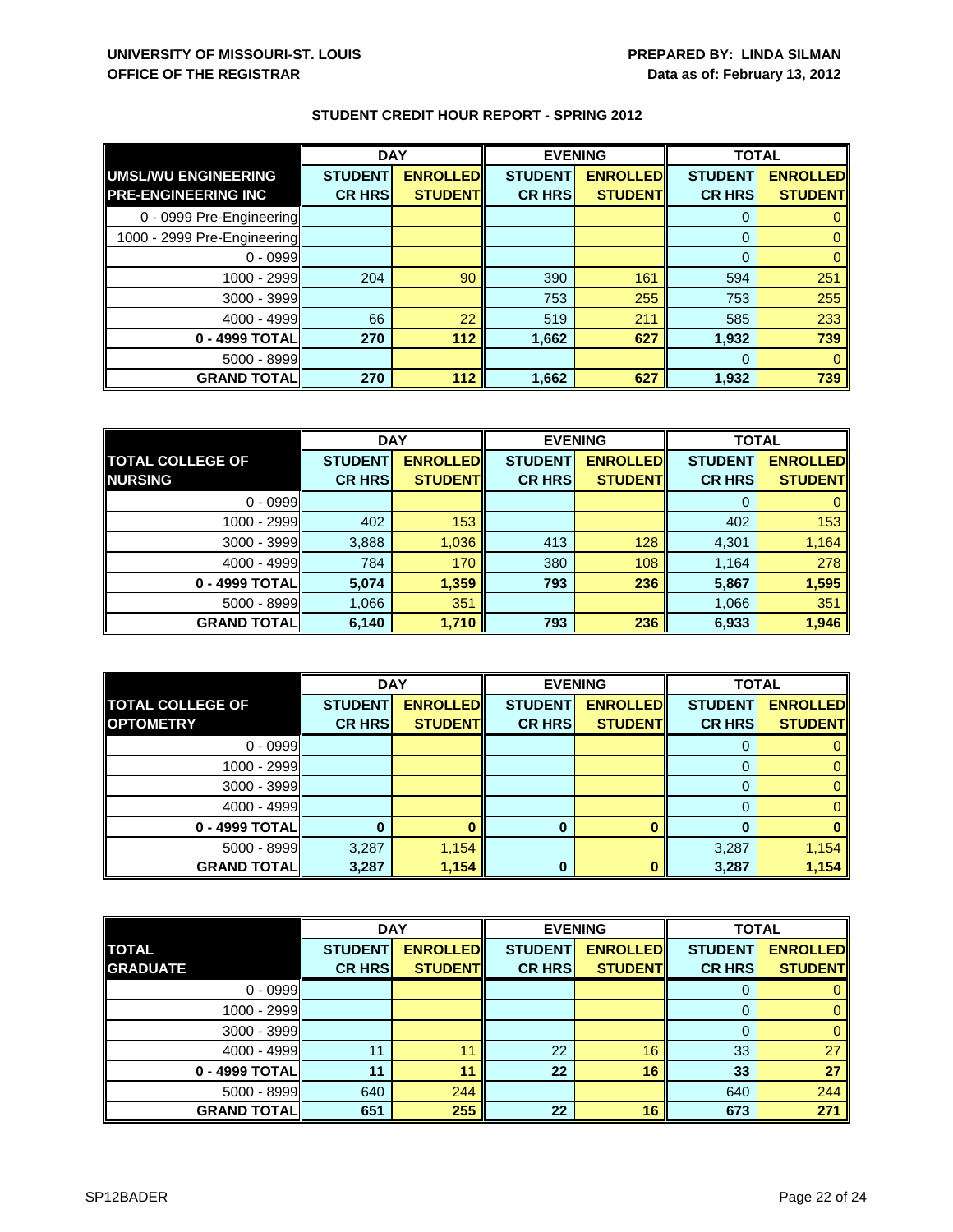|                         | <b>DAY</b>     |                 |                | <b>EVENING</b>  | <b>TOTAL</b>   |                 |
|-------------------------|----------------|-----------------|----------------|-----------------|----------------|-----------------|
| TOTAL AIR &             | <b>STUDENT</b> | <b>ENROLLED</b> | <b>STUDENT</b> | <b>ENROLLED</b> | <b>STUDENT</b> | <b>ENROLLED</b> |
| <b>MILITARY SCIENCE</b> | <b>CR HRS</b>  | <b>STUDENT</b>  | <b>CR HRS</b>  | <b>STUDENT</b>  | <b>CR HRS</b>  | <b>STUDENT</b>  |
| $0 - 0999$              |                |                 |                |                 |                |                 |
| $1000 - 2999$           | 31             | 13              |                |                 | 31             | 13 <sup>°</sup> |
| $3000 - 3999$           | 3              |                 |                |                 | 3              |                 |
| $4000 - 4999$           | 6              |                 |                |                 | 6              |                 |
| 0 - 4999 TOTAL          | 40             | 16              | 0              |                 | 40             | 16              |
| $5000 - 8999$           |                |                 |                |                 |                |                 |
| <b>GRAND TOTAL</b>      | 40             | 16              | 0              |                 | 40             | 16              |

|                    | <b>DAY</b>     |                 | <b>EVENING</b> |                 | <b>TOTAL</b>   |                 |
|--------------------|----------------|-----------------|----------------|-----------------|----------------|-----------------|
|                    | <b>STUDENT</b> | <b>ENROLLED</b> | <b>STUDENT</b> | <b>ENROLLED</b> | <b>STUDENT</b> | <b>ENROLLED</b> |
| <b>TOTAL CO-OP</b> | <b>CR HRS</b>  | <b>STUDENT</b>  | <b>CR HRS</b>  | <b>STUDENT</b>  | <b>CR HRS</b>  | <b>STUDENT</b>  |
| $0 - 0999$         |                |                 |                |                 |                |                 |
| 1000 - 2999        |                |                 |                |                 | 0              |                 |
| $3000 - 3999$      | 70             | 6               |                |                 | 70             | 6               |
| $4000 - 4999$      | 155.5          | 32              |                |                 | 156            | 32              |
| 0 - 4999 TOTAL     | 225.5          | 38              | 0              | O               | 225.5          | 38              |
| $5000 - 8999$      | 24             | $\Omega$        |                |                 | 24             |                 |
| <b>GRAND TOTAL</b> | 249.5          | 40              | $\Omega$       | n               | 250            | 40              |

|                        | <b>DAY</b>     |                 | <b>EVENING</b> |                 | <b>TOTAL</b>   |                 |
|------------------------|----------------|-----------------|----------------|-----------------|----------------|-----------------|
|                        | <b>STUDENT</b> | <b>ENROLLED</b> | <b>STUDENT</b> | <b>ENROLLED</b> | <b>STUDENT</b> | <b>ENROLLED</b> |
| <b>TOTAL ON CAMPUS</b> | <b>CR HRS</b>  | <b>STUDENT</b>  | <b>CR HRS</b>  | <b>STUDENT</b>  | <b>CR HRS</b>  | <b>STUDENT</b>  |
| $0 - 0999$             | 159            | 53              | 33             | 11              | 192            | 64              |
| $1000 - 2999$          | 46,160         | 15,114          | 6,819          | 2,170           | 52,979         | 17,284          |
| $3000 - 3999$          | 24,201         | 7,883           | 4,872          | 1,632           | 29,073         | 9,515           |
| $4000 - 4999$          | 11,062.5       | 3,169           | 3,492          | 1,205           | 14,554.5       | 4,374           |
| 0 - 4999 TOTAL         | 81,582.5       | 26,219          | 15,216         | 5,018           | 96,798.5       | 31,237          |
| $5000 - 8999$          | 18,152         | 6,242           | 0              | $\Omega$        | 18,152         | 6,242           |
| <b>GRAND TOTALI</b>    | 99,734.5       | 32,461          | 15,216         | 5,018           | 114,950.5      | 37,479          |

| <b>TOTAL OFF CAMPUS</b> | <b>DAY</b>     |                 | <b>EVENING</b> |                 | <b>TOTAL</b>   |                 |
|-------------------------|----------------|-----------------|----------------|-----------------|----------------|-----------------|
| <b>CREDIT HOURS BY</b>  | <b>STUDENT</b> | <b>ENROLLED</b> | <b>STUDENT</b> | <b>ENROLLED</b> | <b>STUDENT</b> | <b>ENROLLED</b> |
| <b>COURSE LEVEL</b>     | <b>CR HRS</b>  | <b>STUDENT</b>  | <b>CR HRS</b>  | <b>STUDENT</b>  | <b>CR HRS</b>  | <b>STUDENT</b>  |
| $0 - 0999$              |                |                 |                |                 | $\Omega$       | $\mathbf{0}$    |
| 1000 - 2999             | 6,666          | 2,203           | 276            | 92              | 6,942          | 2,295           |
| 3000 - 3999             | 1,270          | 432             |                |                 | 1,270          | 432             |
| $4000 - 4999$           | 1,039          | 305             |                |                 | 1,039          | 305             |
| 0 - 4999 TOTALI         | 8,975          | 2,940           | 276            | 92              | 9,251          | 3,032           |
| $5000 - 8999$           | 2,867          | 943             |                |                 | 2,867          | 943             |
| <b>GRAND TOTAL</b>      | 11,842         | 3,883           | 276            | 92              | 12,118         | 3,975           |